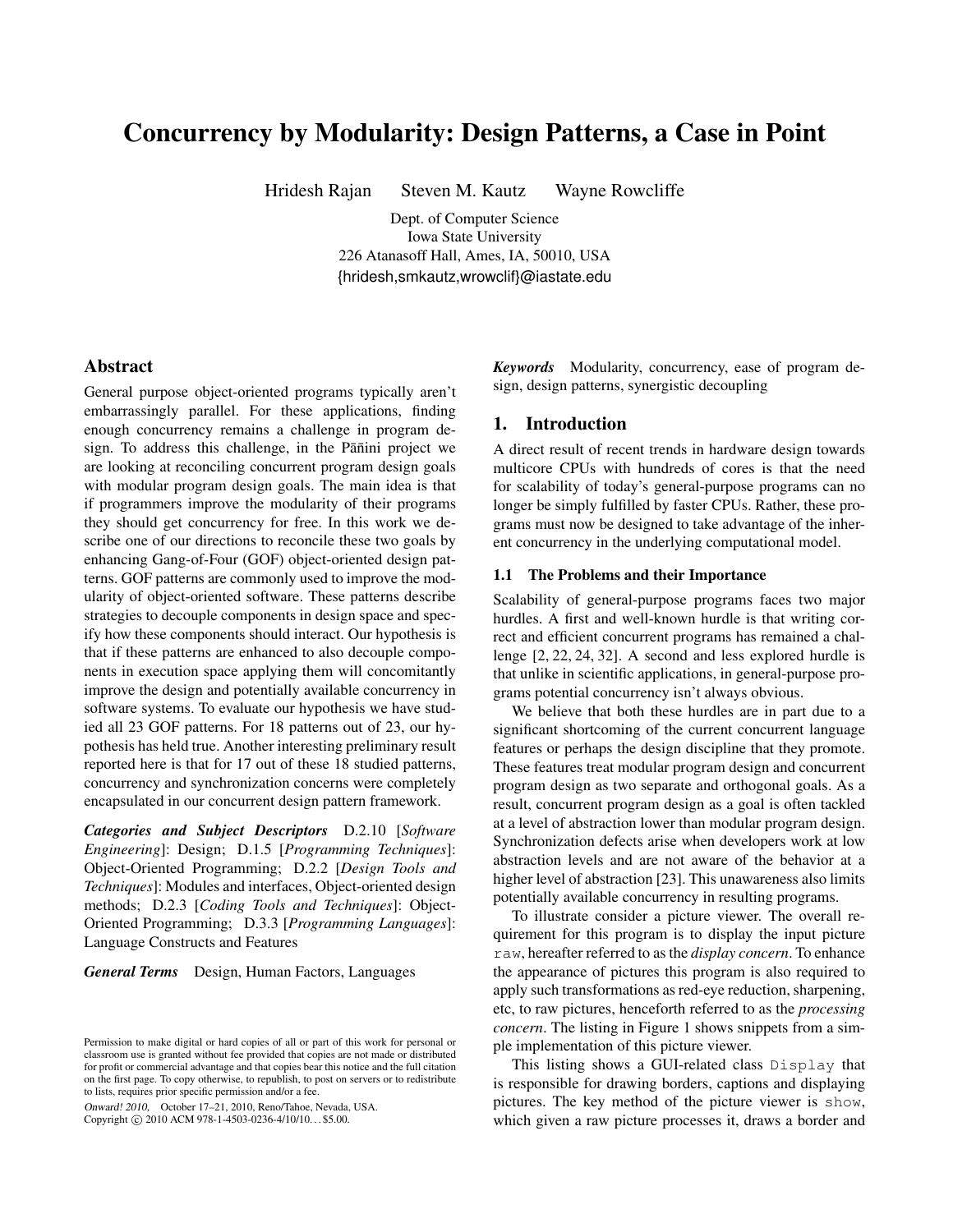|                 | 1 class Display {                                         |
|-----------------|-----------------------------------------------------------|
|                 | 2 Picture pic = $null;$                                   |
|                 | 3 <b>void</b> show (Picture raw) {                        |
| $\overline{4}$  | Picture tmp = $\text{crop}(\text{raw})$ ;                 |
| 5               | $tmp = sharper(raw, tmp);$                                |
| 6               | $pic = redeye(raw, tmp);$                                 |
| 7 <sup>1</sup>  | displayBorders();                                         |
| 8 <sup>1</sup>  | displayCaption();                                         |
| 9               | displayPicture(pic);                                      |
| 10 <sup>1</sup> |                                                           |
|                 | Il Picture redeye (Picture raw, Picture pic) {            |
| 12              | //Identify eyes in raw, make a copy of pic,               |
| 13              | //replace eye areas in copy with a gradient of blue.      |
| 14              | return copy; }                                            |
|                 | 15 Picture sharpen (Picture raw, Picture pic) {           |
|                 | 16 //Identify areas to sharpen in raw, make a copy        |
| 17              | //of pic, increases contrast of selected areas in copy.   |
| 18              | return copy; }                                            |
| 19              | Picture crop (Picture raw) {                              |
| 20              | // Find focus area, make a copy of raw, crop copy.        |
| 21              | return copy; }                                            |
|                 | 22 //Elided code for displaying border, caption, and pic. |
| $23$ }          |                                                           |

Figure 1: A Picture Viewer and its two Tangled Concerns

caption around it, and draws the framed image on the screen. In this listing, lines 1-3, 7-10 and 22 implement the display concern and other lines implement the processing concern. The class Display thus tangles these two concerns. The algorithms for red eye reduction, sharpening and cropping an image are not relevant to this discourse and are omitted, although their basic ideas are summarized in Figure 1. In later figures for this running example, we omit these descriptions.

#### 1.1.1 Improving Modularity of Picture Viewer

To enhance the reusability and separate evolution of these components, it would be sensible to separate and modularize the implementation of the display concern and the processing concern. Driven by such modularity goals a programmer may separate out the implementation of these two concerns. Such implementation is shown in Figure 2.

```
1 class Display {
2 Picture pic = null;
  void show(Picture raw) {
   Processor p = new BasicProcessor();
   pic = p.process(raw);
   displayBorders();
   displayCaption();
   displayPicture(pic);
0 }<sup>}</sup>
10 abstract class Processor { //Provides algorithm skeleton
11 final Picture process(Picture raw) {//Template Method
12 Picture tmp = crop(raw);13 tmp = sharpen(raw,tmp);
   return redeye(raw, tmp);
15 }
16 abstract Picture redeye(Picture raw, Picture pic);
17 abstract Picture sharpen(Picture raw, Picture pic);
18 abstract Picture crop(Picture raw);
19 }
20 class BasicProcessor extends Processor {
21 Picture redeye(Picture raw, Picture pic){...}
22 Picture sharpen(Picture raw, Picture pic){...}
23 Picture crop(Picture raw){...}
24
```
Figure 2: Modularizing Viewer using Template Method

The class Processor now implements the processing concern using the Template Method design pattern [12]. It provides a new template method process for its client [12]. This allows independent evolution of various parts of the processing concern's implementation, e.g. a new algorithm for red eye reduction could be added without extensively modifying the clients. Concrete processing algorithms are implemented in the subclass BasicProcessor. The class Display creates and uses an instance of BasicProcessor on lines 4 and 5 respectively but remains independent of its implementation.

#### 1.1.2 Improving Concurrency of Picture Viewer

On another day we may want to enhance the responsiveness of the picture viewer. An approach to do that could be to render borders, captions, etc, concurrently with picture processing, which may take a long time to finish. This would prevent such common nuisances as the "frozen user interface". Starting with the listing in Figure 1, we could make picture processing concurrent using standard thread creation and synchronization discipline as shown in Figure 3.

|                 | 1 class Display {                                         |  |  |  |  |  |  |
|-----------------|-----------------------------------------------------------|--|--|--|--|--|--|
| $\mathfrak{D}$  | Picture pic = $null;$                                     |  |  |  |  |  |  |
| 3               | void show (final Picture raw) {                           |  |  |  |  |  |  |
| $\overline{4}$  | Thread $t = new Thread($                                  |  |  |  |  |  |  |
| 5               | $new$ Runnable () {                                       |  |  |  |  |  |  |
| 6               | <b>void</b> run() {                                       |  |  |  |  |  |  |
| $\tau$          | Picture tmp = $\text{crop}(\text{raw})$ ;                 |  |  |  |  |  |  |
| 8               | $tmp = sharper(raw,tmp);$                                 |  |  |  |  |  |  |
| 9               | $pic = redeye(max,tmp);$                                  |  |  |  |  |  |  |
| 10              |                                                           |  |  |  |  |  |  |
| 11              | $\rightarrow$                                             |  |  |  |  |  |  |
| 12              | $t.start()$ ;                                             |  |  |  |  |  |  |
| 13 <sup>°</sup> | displayBorders(); $//$ do other things                    |  |  |  |  |  |  |
| 14 <sup>°</sup> | displayCaption(); $//$ while rendering                    |  |  |  |  |  |  |
| 15 <sup>1</sup> | $try { t. join(); }$                                      |  |  |  |  |  |  |
| 16              | catch (InterruptedException e) { return; }                |  |  |  |  |  |  |
| 17 <sup>1</sup> | displayPicture(pic);                                      |  |  |  |  |  |  |
| 18              | ł                                                         |  |  |  |  |  |  |
| 19              | Picture redeye (Picture raw, Picture pic) {}              |  |  |  |  |  |  |
| 20 <sup>1</sup> | Picture sharpen (Picture raw, Picture pic) $\{ \ldots \}$ |  |  |  |  |  |  |
| 21              | Picture crop (Picture raw) $\{ \ldots \}$                 |  |  |  |  |  |  |
| 22 }            |                                                           |  |  |  |  |  |  |

Figure 3: Improving Responsiveness of Picture Viewer

In this listing the code for processing pictures is wrapped in a Runnable interface (lines 6, 10-11). An instance of this class is then passed to a newly created thread (lines 4 and 5). This thread is then started on line 12. As a result, picture processing may proceed concurrently with border and frame drawing (on lines 13 and 14). Since it is possible that the thread drawing the border and caption may complete its task before the thread processing the picture or vice versa, synchronization code is added on lines 15 and 16 to ensure that an attempt to draw the picture is made only when both picture processing and caption drawing tasks are complete.

Two hurdles mentioned before are apparent in this example. First, in this explicitly concurrent implementation, synchronization problems can arise if the developer inadvertently omits the join code on lines 15-16 and/or incorrectly accesses the field pic creating data races. Second, from this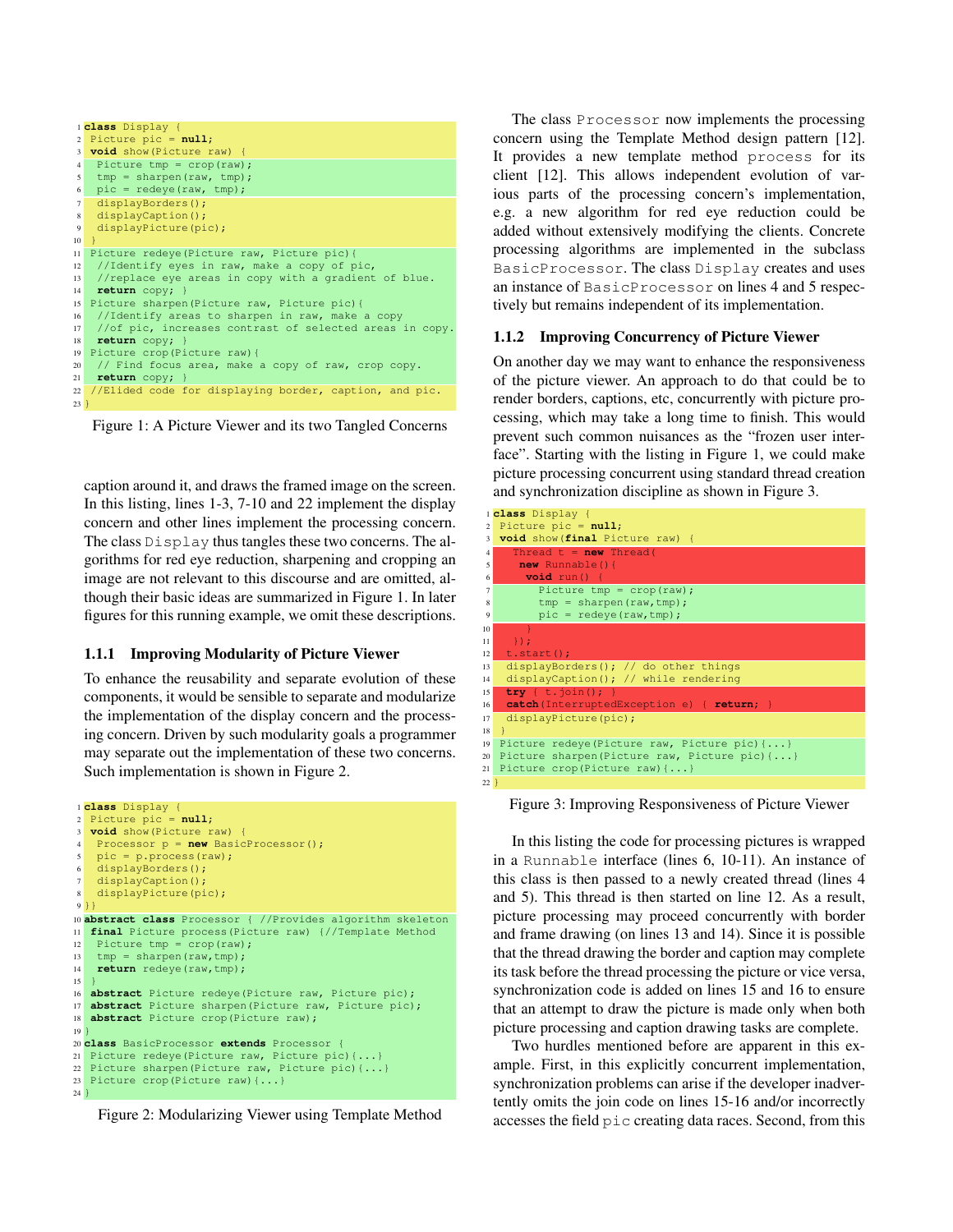solution it is not obvious whether there is any potential concurrency between various algorithms for processing pictures because the concurrent solution is essentially a boiler-plate adaptation of the sequential solution.

## 1.1.3 Similarities between Modularity and Concurrency Improvement Goals

To address the modularity goal as described in Section 1.1.1, we managed the explicit and implicit dependence between the Display and Processor modules that decreases modularity. For example, instead of accessing the picture field of the class Display directly for sharpening and red eye reduction as in Figure 1, in Figure 2 this dependence is made explicit as part of the interface of method process.

Similarly to address the concurrency goal as described in Section 1.1.2, we managed the explicit and implicit dependence between the display-task and the picture-processing task that decreases parallelism. For example, we added the synchronization code on lines 15 and 16 in Figure 3 and explicitly avoided data races between the processing thread and the display thread.

It is surprising that even though the tasks necessary to explicitly address these goals appear to be strikingly similar, we did not take advantage of this similarity in practice. The net effect was that the modularity and concurrency goals were tackled mutually exclusively. Making progress towards one goal did not naturally contribute towards the other.

## 1.2 Contributions to the State-of-the-Art

The goal of the Pa $\bar{n}$ ini project [25] is to explore whether modularity and concurrency goals can be reconciled. This work, in particular, focuses on cases where programmers apply GOF design patterns [12] to improve modularity of their programs. GOF design patterns are design structures commonly occurring in and extracted from real object-oriented software systems. Thus the benefits observed in the context of these models could be —to some extent— extrapolated to concurrency benefits that might be perceived in real systems that employ these patterns.

To that end, we are developing a *concurrent design pattern framework* that provides enhanced versions of GOF patterns for Java programs. These enhanced patterns decouple components in both design and execution space, simultaneously. Figure 4 shows an example of its use.

```
1 class Display {
  Picture pic = null;void show(Picture raw) {
   Processor p1 = new BasicProcessor();
   5 Processor p = AsyncTemplate.create(Processor.class,p1);
   pic = p.process(raw);displayBorders();
   displayCaption();
   displayPicture(pic);
10 }}
```
Figure 4: Increasing Responsiveness of Picture Viewer by Modularization. The classes Processor and BasicProcessor are the same as in Figure 2.

The listing in this figure is adapted from that in Figure 2. The only change is the additional code on line 5, where the asynchronous template method generator from our framework is used to create an asynchronous version of the basic picture processor. We also added a Java **import** statement to add our library to the program that is not shown here. The rest of the picture viewer remains unchanged.

## 1.2.1 Hiding behind a Line of Code

Briefly, the asynchronous template method generator takes a template method interface (here Processor) and an instance of its concrete implementation (here p1, which is an instance of BasicProcessor), produces an asynchronous concrete implementation of the template method automatically, and returns a new instance of this asynchronous implementation.

Creation of this asynchronous implementation involves several checks that we will not discuss in detail here, however, the basic idea is that this generator utilizes the wellknown protocol of the template design pattern to identify potentially concurrent tasks during the execution of the template method, dependencies between these tasks, and generates an implementation that exposes this concurrency and implements the synchronization discipline to respect dependencies between the sub-tasks of the algorithm implemented using the template design pattern.

As a result, the asynchronous template method instance returned on line 5 by our framework implements the interface Processor and encapsulates p1. For each method in the interface Processor it provides a method that creates a task to run the corresponding sequential method concurrently with p1 as the receiver object. If the method in the interface has a non-void return type, then a proxy for return value is returned immediately. For example, for the method crop the return type is Picture so the asynchronous version or crop returns a proxy object of type Picture. This proxy object encapsulates a Future for the concurrent task and imposes the synchronization discipline behind the scene.

## 1.2.2 Software Engineering Benefits

The benefits in ease of implementation are quite visible by comparing two implementations in Figure 3 and Figure 4. Instead of explicitly creating and starting threads and writing out potentially complex code for synchronization between threads, our framework is used to replace the sequential template method instance with an asynchronous template method instance on line 5 in Figure 4. Thus, much of the thread class code, spawning of threads, and synchronization code is eliminated, which reduces the potential of errors.

Additional software engineering advantages are in code evolution and maintenance. Imagine a case where the program in Figure 3 evolves to a form where, inadvertently, additional code is inserted to change the argument raw between lines 12–14. Such an inadvertent error, potentially creating race conditions, would not be detected by a typical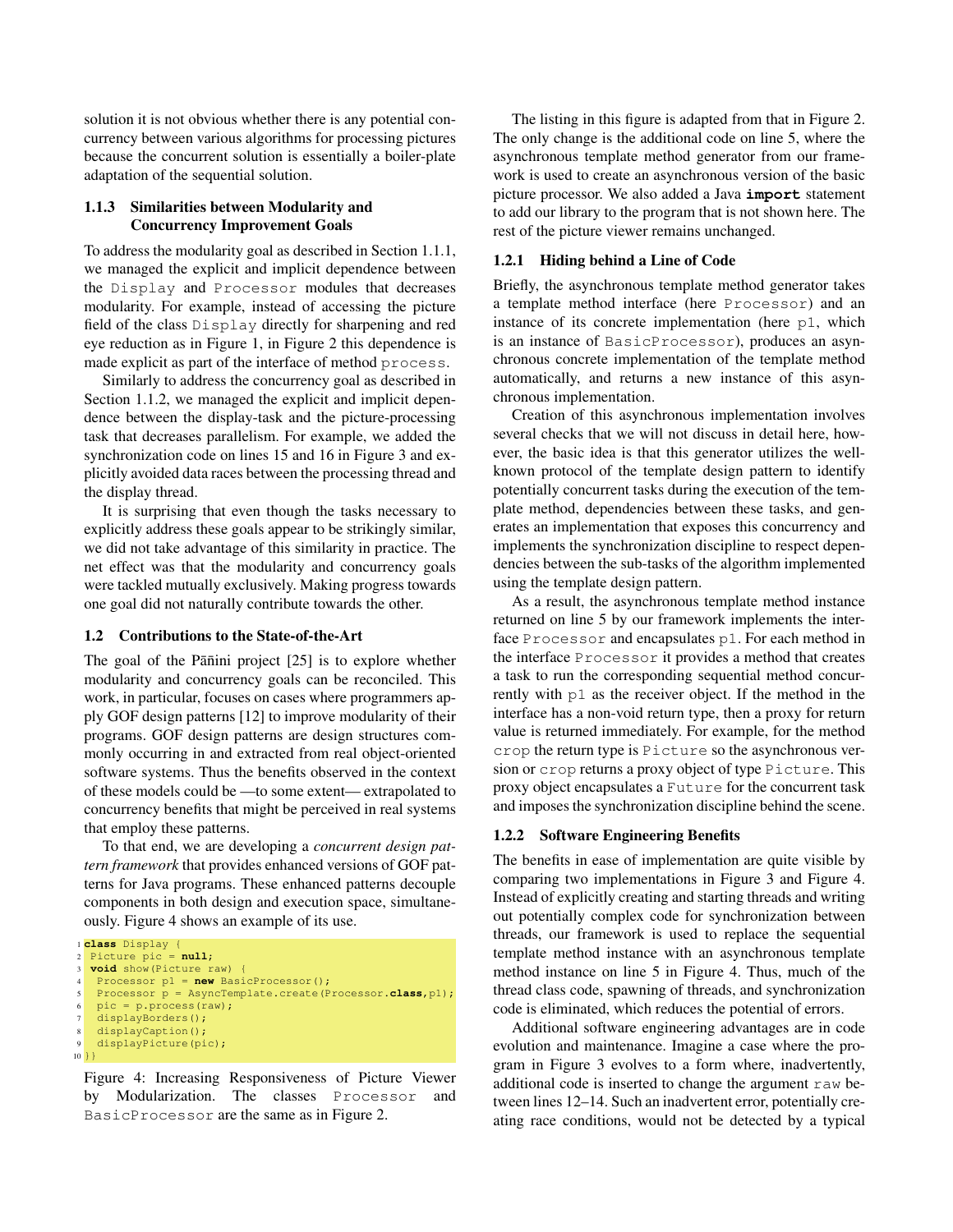Java compiler. On the other hand, our framework automatically checks and enforces isolation by suitable initialization and cloning of objects to minimize (but not eliminate) object sharing between the Processor and the Display code.

This relieves the programmer from the burden of explicitly creating and maintaining threads and managing locks and shared memory. Thus it avoids the burden of reasoning about the usage of locks. Incorrect use of locks may create safety problems and may degrade performance because acquiring and releasing a lock has some overhead.

Our concurrent design pattern framework also takes advantage of the task execution facilities in the Java concurrency utilities (java.util.concurrent package), which minimizes the overhead of thread creation and excessive context switching. These benefits make our work an interesting point in the space of modular and concurrent program design.

## 2. Related Work

There is an important body of prior work on patterns for parallel programming and distributed systems. The books by Mattson *et al.* on parallel patterns [20], by Lea on concurrent programming in Java [15], and by Schmidt *et al.* on patterns for distributed systems [29] are some well-known representative examples. Mattson *et al.*'s work (as well as recent work of McCool [21]) describes methodologies for discovering and analyzing parallelism in an application and provides guidelines on how to structure a parallel application. Programmers are responsible for deciding where concurrency can be introduced and for creating threads and using appropriate locking mechanisms. Lea [15] used a pattern-oriented approach to develop a set of concurrency utilities for the Java language that were subsequently incorporated into the standard libraries. These utilities provide a substantial improvement over the primitive features originally included with the Java platform, but the programmer must still identify potential concurrency and choose how to create and manage tasks and their synchronization mechanisms.

Schmidt *et al.* [29] describe a set of patterns for structuring *distributed* (and thus potentially concurrent) applications and provides a reusable library of components, the ACE framework. There is an intriguing analogy between distributed systems and systems that exploit concurrency on a single host, for example, concepts such as messages, futures, completion tokens, and event handlers can inspire designs for concurrent applications. However, it is worth emphasizing that the fundamental challenges are quite different, and a framework such as ACE is not generally useful for structuring a concurrent application on a single host. In a distributed system, the cost of a remote call is several orders of magnitude greater than the cost of a context switch on any given platform, so it is almost always beneficial to perform remote calls asynchronously, it is usually easy to identify where remote calls occur, and there is no shared memory between the local and remote host that must be protected with synchronization locks. In contrast, for a concurrent system on a single host, it is not generally obvious where to introduce concurrency and whether the performance benefit of doing so will outweigh the overhead associated with task or thread creation and context switching, and the programmer is usually faced with the difficult task of using locks to manage access to data shared between threads.

The most significant difference between the approaches to parallel patterns discussed above and the current work is that the former introduce and document idioms for constructing explicitly parallel applications, while we are proposing to exploit the existing use of well-known design idioms to automatically discover and expose potential implicit concurrency. We believe that the training efforts to use our framework will be minimal because OO programmers are typically already familiar with GOF patterns.

Our work is philosophically close to the Galois system by Kulkarni *et al.* [14], in which high-level abstractions are used to help the framework to discover potential implicit concurrency in certain classes of algorithms that operate on data structures such as sets and graphs. Our concurrent iterators can be viewed as a simple case of their approach; note that we also handle many additional cases besides iterators. Also related is our own work on the design of the Panini language, which has the same goals of reconciling modularity and concurrency in program design [18]. Pāñini's design provides developers with *asynchronous, typed events*, a new language feature that is useful for modularizing behavioral design patterns. The advantage of Pāñini's design over the present work is that its type system ensures that programs are data race free, deadlock free and have a guaranteed sequential semantics. Furthermore, since Panini has a dedicated compiler infrastructure it can provide a more efficient implementation of many idioms, whereas our current work will have to rely on runtime or compile-time code generation to implement some of these idioms. The advantage of the current work over Panini's language design is that it doesn't require programmers to change their compilers, integrated development environments, and to learn new language features. An additional advantage is that we have also considered structural and creational pattern in this work.

This work is also closely related to and makes use of Doug Lea's Fork-join framework [16] implementation in Java and several concurrency utilities in Java 1.5 and 1.6 that share similar goals. It is similar to the work on the Task Parallel Library (TPL) [17], TaskJava [9], Tame [13] and Tasks [7] in that it also proposes means for improving concurrency in program design. However, the underlying philosophy of our work is significantly different. While our work provides means to expose concurrency in programs via good modular design, the Task Parallel Library and related projects promote exposing concurrency via explicit features. Many of the implementation ideas behind these projects can be used for more efficient implementation of our concurrent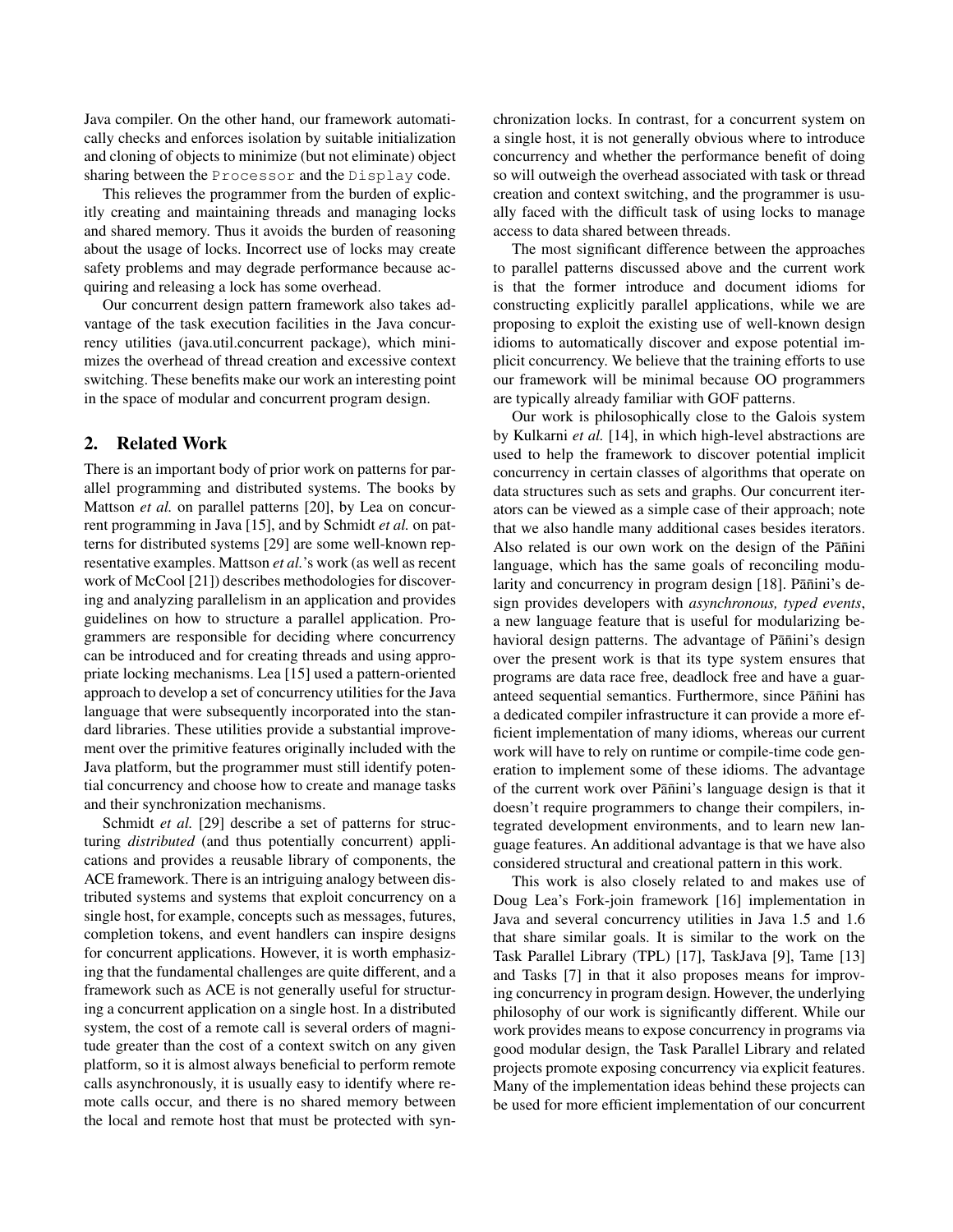| <b>Design Pattern</b>                                                    | <b>Potentially Concurrent Tasks</b>                                                                           | <b>Usage Notes</b>                                                                      |  |  |  |  |  |  |
|--------------------------------------------------------------------------|---------------------------------------------------------------------------------------------------------------|-----------------------------------------------------------------------------------------|--|--|--|--|--|--|
| <b>Creational Patterns</b>                                               |                                                                                                               |                                                                                         |  |  |  |  |  |  |
| <b>Abstract factory</b><br>Product creation                              |                                                                                                               | Use when creating expensive products, and when there are clear creation and use phases. |  |  |  |  |  |  |
| <b>Builder</b>                                                           | Product component creation                                                                                    | Use when creating expensive parts of a multi-part product.                              |  |  |  |  |  |  |
| <b>Factory method</b>                                                    | Product creation                                                                                              | Use when creating expensive products, and when there are clear creation and use phases. |  |  |  |  |  |  |
| Prototype                                                                | Prototype creation and usage                                                                                  | Use when prototype is either readonly or temporarily immutable.                         |  |  |  |  |  |  |
| <b>Singleton</b><br>X                                                    |                                                                                                               | No concurrency is generally available.                                                  |  |  |  |  |  |  |
| <b>Structural Patterns</b>                                               |                                                                                                               |                                                                                         |  |  |  |  |  |  |
| <b>Adapter</b>                                                           | Use only when Adapter properly encapsulates Adaptee's internal states.<br>Multiple client requests to adaptee |                                                                                         |  |  |  |  |  |  |
| <b>Bridge</b>                                                            | $\times$                                                                                                      | Potential concurrency depends on the abstraction and the implementation.                |  |  |  |  |  |  |
| Composite                                                                | Operations on parts of composite.                                                                             | Use when the order of applying operations on composites and leafs is irrelevant.        |  |  |  |  |  |  |
| <b>Decorator</b>                                                         | Multiple decorations of a component                                                                           | Use when decorators implement independent functionality                                 |  |  |  |  |  |  |
| Facade                                                                   | Multiple client requests to facade                                                                            | Use only when facade's internal states are properly encapsulated from clients.          |  |  |  |  |  |  |
| Flyweight                                                                | $\times$                                                                                                      | No concurrency is generally available.                                                  |  |  |  |  |  |  |
| <b>Proxy</b>                                                             | Client processing and proxy request                                                                           | Use when proxy is indeed enabling logical separation.                                   |  |  |  |  |  |  |
| <b>Behavioral Patterns</b>                                               |                                                                                                               |                                                                                         |  |  |  |  |  |  |
| <b>Chain of responsibility</b><br>Checking handler applicability         |                                                                                                               | Use when any handler may apply with equal probability.                                  |  |  |  |  |  |  |
| Command                                                                  | Command creation and execution                                                                                | Use when only the command object encapsulates the receiver object's state.              |  |  |  |  |  |  |
| Interpreter                                                              | Interpretation of subexpressions                                                                              | Use when expression evaluations are mostly independent.                                 |  |  |  |  |  |  |
| <b>Iterator</b>                                                          | Operation on iterated components                                                                              | Use when operations are mostly independent (like parallel for and map operations).      |  |  |  |  |  |  |
| <b>Mediator</b>                                                          | Mediator integration logic                                                                                    | Use when mediators do not have recursive call backs                                     |  |  |  |  |  |  |
| <b>Memento</b>                                                           | $\times$                                                                                                      | May be useful, when creating memento is expensive (See creational).                     |  |  |  |  |  |  |
| <b>Observer</b>                                                          | Observation by multiple observers                                                                             | Use with orthogonal observers that do not share state with subjects/other observers.    |  |  |  |  |  |  |
| <b>State</b>                                                             | $\times$                                                                                                      | No concurrency is generally available.                                                  |  |  |  |  |  |  |
| <b>Strategy</b>                                                          | When strategy has independent steps                                                                           | Also see template method description.                                                   |  |  |  |  |  |  |
| <b>Visitor</b><br>Visiting subtrees of an abstract syntax tree node      |                                                                                                               | Use when visits are not context-sensitive.                                              |  |  |  |  |  |  |
| Steps of the algorithm implemented as template<br><b>Template method</b> |                                                                                                               | Use when majority of these steps have little dependence.                                |  |  |  |  |  |  |

Figure 5: An Overview of GOF design patterns, shows possibly concurrent interactions between participants.

design pattern framework, so in that sense they are complementary to this work.

Our work is also related to work on implicitly parallel languages such as Jade [26], POOL [1], ABCL [33], Concurrent Smalltalk [34] BETA [30], Cilk [4, 10], and  $C\omega$  [2], though not related to explicitly concurrent approaches such as Grace [3], X10 [6], and deterministic parallel Java (DPJ) [5]. Unlike implicitly concurrent languagebased approaches we do not require programmers to learn new features and to change tools; however, our approach provides less stringent guarantees compared to languagebased approaches.

Lopes's D Language [19] has goals similar to ours. D aims to separate the concurrency concerns from the application's concerns, whereas we aim to eliminate concurrency concerns altogether. Unlike D, we do not provide a generalpurpose mechanism for writing distributed programs; rather, we provide few specialized idioms based on GOF patterns. Moreover, as discussed previously, the fundamental challenges for distributed programming (which D targets) and concurrent programming on a single host (which we target) are significantly different.

Dig *et al.* [8] have proposed a tool that allows programmers to refactor sequential code into concurrent code that uses Java utilities for concurrency. The advantage of their tool is that it does not require the use of annotations and can be used by programmers to convert existing code to use classes AtomicInteger, ConcurrentHashMap and FJTask in the Java concurrency library. Compared to their work, our pattern-based concurrency library operates at a higher-level of abstraction. We also encapsulate the usage of concurrency utilities in our library code.

Some of our pattern library is modeled after the Future construct in Multilisp [27], and uses Java's current adoption of Futures along with the Fork-join framework [16].

*Outline.* The rest of this paper is organized as follows. In the next section, we describe the design and implementation of our concurrent design pattern framework using several examples. Section 3.6 analyzes key software engineering properties of our framework. Section 4 presents a preliminary performance evaluation. Section 5 concludes the paper and outlines future directions for investigation.

# 3. Reconciling Modularity and Concurrency by Exploiting Protocols of GOF Patterns

In Section 1, we have illustrated that with suitable discipline and tools, improving modularity of a software system through the use of the template method design pattern [12] can immediately introduce concurrency benefits.

To further study the extent to which modularity and concurrency goals can be treated as synergistic, we conducted an investigation into the remaining GOF patterns. For the cases in which the use of the pattern provides opportunities to introduce potential concurrency, we provide utilities for a transformation of the pattern into a concurrency-friendly form along with guidelines for recognizing when the transformation is applicable.

In all, we have suggested transformations for the majority of the GOF patterns as summarized in Figure 5. A selection of these is discussed in detail below. Complete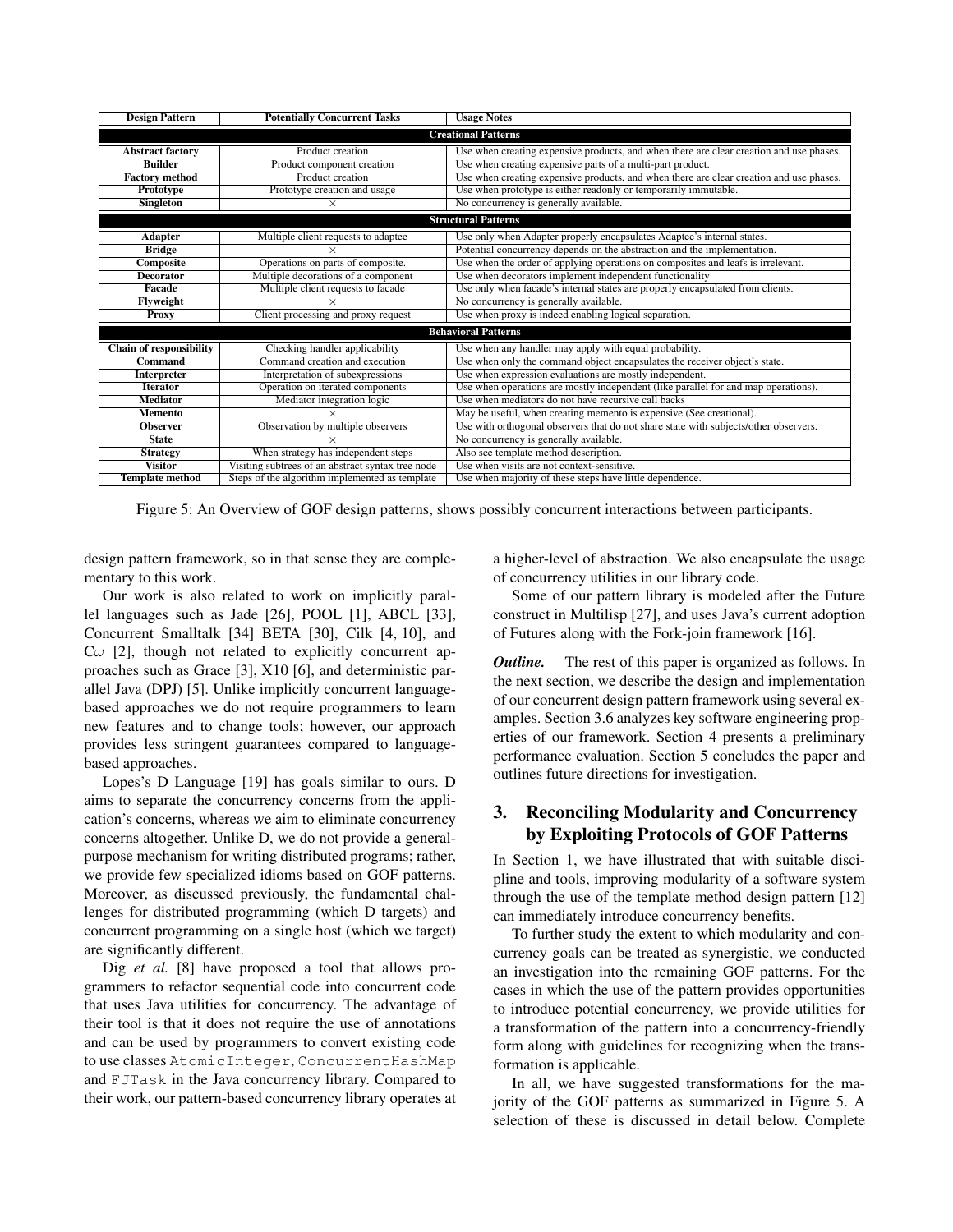code for all the examples, as well as for the remaining patterns we have adapted, can be found at the URL http: //paninij.org. In the rest of this section, we discuss the design and implementation of our concurrency-enhanced framework starting with the key decisions in its design.

#### 3.1 Overarching Design Decisions

As noted in Section 1, one of our objectives is to find ways to introduce concurrency in general-purpose applications without burdening the developer with the low-level details of synchronization. Another objective in adapting the GOF patterns is to minimize the impact on client code of using the implicitly concurrent versions of the patterns.

#### 3.1.1 Lightweight Backend

In the concurrent adaptations of design patterns we strenuously avoid the explicit creation of threads and the use of synchronization locks. In order to do so we take advantage of some library classes in the package util.concurrent that allow us to think in terms of tasks rather than threads. An *Executor* provides an abstraction of a task execution environment, and a *Future* is an abstraction of a handle for the result of executing a task [27]. Executors and Futures, along with related concrete classes, were introduced in Java version 5. The *fork-join framework* [16] is scheduled for release in Java version 7.

The fork-join framework is an extremely lightweight concurrent task execution framework designed to efficiently handle large numbers of small tasks with very few threads (typically the number of threads is the same as the number of cores) [16]. It is ideal, in particular, for recursive or divide-and-conquer style algorithms, such as tree traversals.

A task associated with a ForkJoinPool can be scheduled for concurrent execution with a call to the  $f \circ r k$  () method, and the result is returned by a corresponding call to join(), which does not return until the task is complete. The similarity in nomenclature to the  $f \circ r k$  () and  $j \circ i n$  () system calls in Unix is only superficial, however.

A key feature is the efficient use of the underlying thread pool; the invocation of join() on a task, though it does not return until the task is complete, does not actually block the calling thread—the thread remains free to find other tasks to execute using a strategy called *work-stealing*. Likewise, invoking fork() on a new task does not necessarily trigger a context switch; if no thread in the pool is available to execute the new task before the caller invokes  $\overline{\text{join}}()$ , the call to join() will simply cause the caller to directly execute the task.

A question to be addressed in determining the applicability of the transformations we describe is whether the overhead of thread creation, context switching, and loss of locality will overwhelm the potential performance gains due to concurrency. The use of a lightweight execution framework mitigates some of this overhead, and is a step toward a more ideal situation in which the programmer describes the design using appropriate language constructs and lets the compiler and runtime environment decide how to most efficiently execute the necessary tasks.

#### 3.1.2 Code Generation to Avoid Client Modification

A recurring question arising in concurrent programming is the following: suppose a method m() returns an object of type T, and we wish m() to run asynchronously, that is, to return immediately and allow the actual result to be produced in a separate thread. How does the caller eventually obtain the result? One answer is to return a *Future* that serves as a placeholder for the result and provides an implicit synchronization point; the caller can perform other work until the result is actually needed, and then *claim* the Future, i.e., obtain the actual result by invoking a special method on the Future (such as the get () method of the Java implementations), blocking if necessary until the result is produced. Note that this approach requires a change in the return type of m() and requires the caller to explicitly claim the future in order to synchronize before using the result.

In order to minimize the impact on client code, we take a different approach. Assuming that the type T is an interface, we can autogenerate a class that serves as a *proxy* for the result and that also implements the interface T so that it can be used by the client just like the any other concrete type that would normally be returned by m(). The proxy encapsulates a Future for the result that the client never needs to explicitly claim; synchronization occurs implicitly when the client invokes one of the methods of T on the proxy object. An example of such a proxy is the Picture object returned on line 6 of Figure 4, and Figure 17 shows in pseudocode how such a proxy can be implemented.

The current implementation of the framework supports both static and dynamic mechanisms for the autogeneration of code. If the participants of a GOF pattern are appropriately annotated using a set of annotations that we define, our annotation processor generates the required classes at compile time. If the annotations are not present, the required classes are dynamically generated, compiled, and loaded at runtime. Note that in addition to the proxy objects discussed above, many other classes used by clients of the framework are generated automatically, for example, the asynchronous implementation of the template method class Processor created on line 5 of Figure 4 is also an autogenerated class.

#### 3.2 Chain of Responsibility Pattern

The intent of the chain of responsibility (COR) pattern is to decouple a set of components that raise requests and another set of components that may handle such requests (*handlers*). These handlers are typically organized in a chain. In some variations of this pattern other structures such as trees can also be used for organizing handlers, which can be treated in exactly the same manner, so we omit these variations here.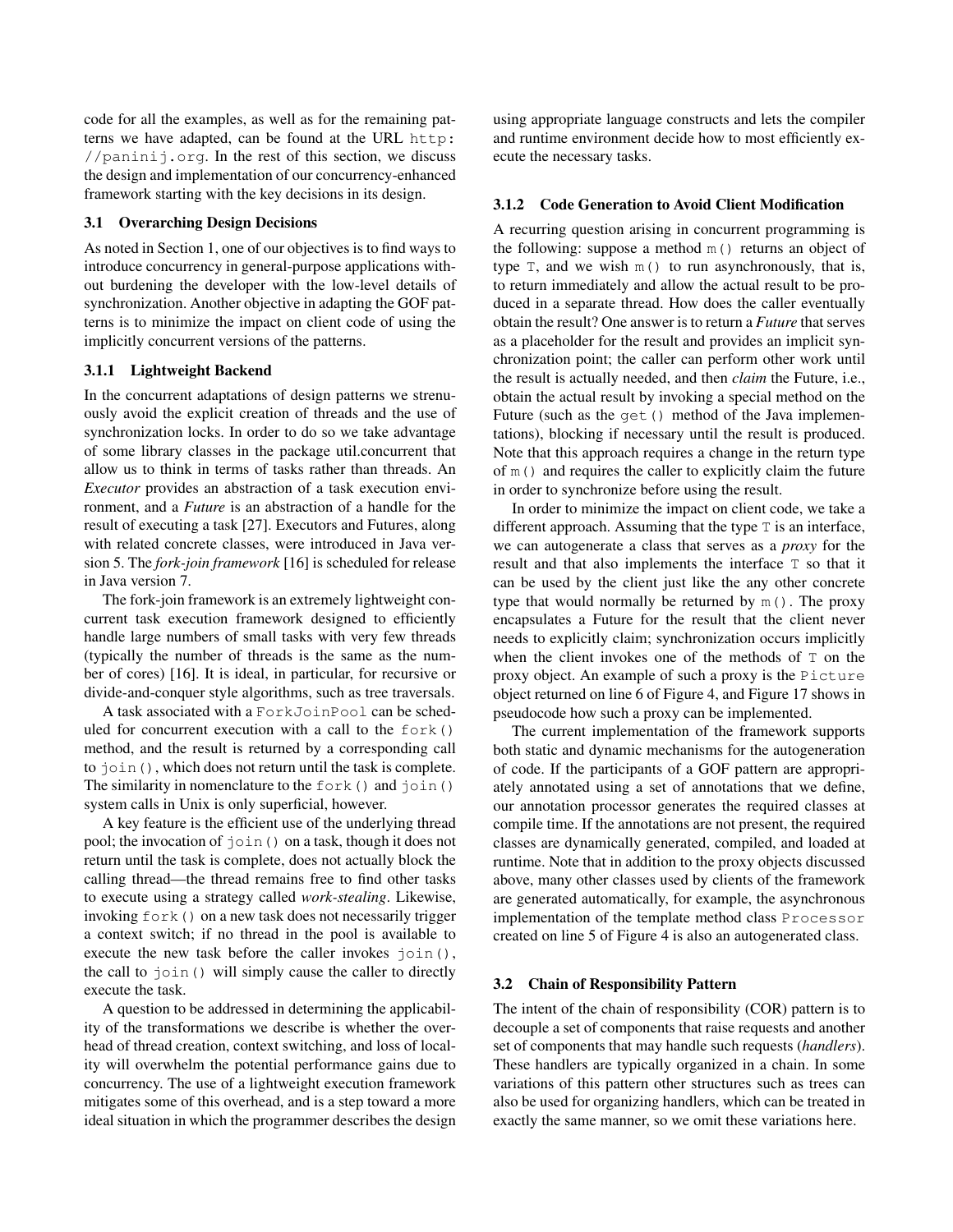## 3.2.1 Search in an Address Book Application

To illustrate our work on the chain of responsibility design pattern, we show snippets from an address book application.

This application implements functionality for a unified search from one or more types of address books for a user. A user may choose to add several address books of specified types, e.g. an address book stored as an XML file, CSV file, Excel spreadsheet, relational database, or even third party services such as Google contacts.

Furthermore, a user can order these address books from most preferred to least preferred.

New address books can be added and preferences can be changed at runtime. Such change has an effect from the next search onwards.

Once the address book is set up, it can be used to search for addresses by providing the first name and the last name of the person. This search proceeds by first looking at the most preferred address book. If the requested person is not found, the next preferred address book is searched, and so on. If the requested person's address is not found in the least preferred address book, a dialog box is displayed informing the user that the search has failed.

#### 3.2.2 Modularizing Address Book Search

A modular design of this application can be created by applying the chain of responsibility pattern. Such a design would, for example, allow the application to support new type of address books without having to change other parts of the application. Furthermore, the ability to change the preference of address books dynamically would be naturally supported in this design of the application.

```
1 interface Request { }
2 class AddressRequest implements Request {
3 AddressRequest(String first, String last){
    4 this.first = first; this.last = last;
  \overline{1}6 String getLast() { return last; }
7 String getFirst() { return first; }
8 private String first, last;
9 }
```
Figure 6: The Address Request

To that end, the request class is shown in Figure 6. It encapsulates the first and the last name of the person being searched. The abstract class Handler for all request handlers is shown in Figure 7. Since the overriding by subclasses is significant here, we show modifiers in the figure.

This class implements the standard chain of responsibility protocol on lines 7–14. Basically it checks whether the current handler can handle the request and if not tries to forward the request to its successor. If forwarding fails because the successor is **null**, it throws an exception on line 11. Clients interact with handlers by invoking the handle method and concrete address books implement methods canHandle and doHandle.

```
1 public abstract class Handler <T extends Request,R> {
  protected abstract boolean canHandle(T request);
  3 protected abstract R doHandle(T request);
  public Handler(Handler<T, R> successor) {
   5 this.successor = successor;
6 }
  7 public final R handle(T request){
8 if(this.canHandle(request)){
9 return this.doHandle(request);<br>10 } else if (successor==null){
    10 } else if (successor==null){
11 throw new CORException();
1213 return successor.handle(request);
14 \quad \frac{1}{2}15 private Handler<T,R> successor;
16 public final Handler<T,R> getSuccessor(){
17 return successor;
18 }
19 private Handler(){}
20 }
```
Figure 7: The Abstract Request Handler

```
1 class XMLHandler
2 extends Handler <AddressRequest,Address>{
  boolean canHandle(AddressRequest r) {
4 return contains(r.getFirstname(),r.getLastname());
5 }
6 Address doHandle(AddressRequest r) {
7 return search(r.getFirstname(),r.getLastname());
8 }
9 XMLHandler(Handler<AddressRequest,Address> successor){
10 super(successor);
11 initDB("AddressBook.xml"); // Elided below.
12 \} / * \ldots * / \}
```
Figure 8: A Concrete Handler: XML Address Book

A concrete handler is shown in Figure 8. On initialization this handler reads its entries from an XML database. It also provides an implementation of the methods canHandle and doHandle that search the requested name in the database. If the name is found, the address is also obtained from the corresponding database tables

Given a search request and several address books, searching involves sequentially invoking the canHandle method in the chain of address books until the address is found. Each address book search is, however, independent of the others. Thus, to decrease the search time, it would be sensible to try to make the searches concurrent.

#### 3.2.3 Reaping Concurrency Benefits

Given a modular implementation of the address book, reaping the concurrency benefits is very easy using our adaptation of the chain of responsibility design pattern. The changed code for the concrete handler is shown below, which is now changed to inherit from the class CORHandler in our framework's library.

```
1 class XMLHandler
```

```
2 extends CORHandler <AddressRequest,Address>{
```

```
3 // Rest of the code same as before.
4 }
```
Figure 9: A Concrete Handler: XML Address Book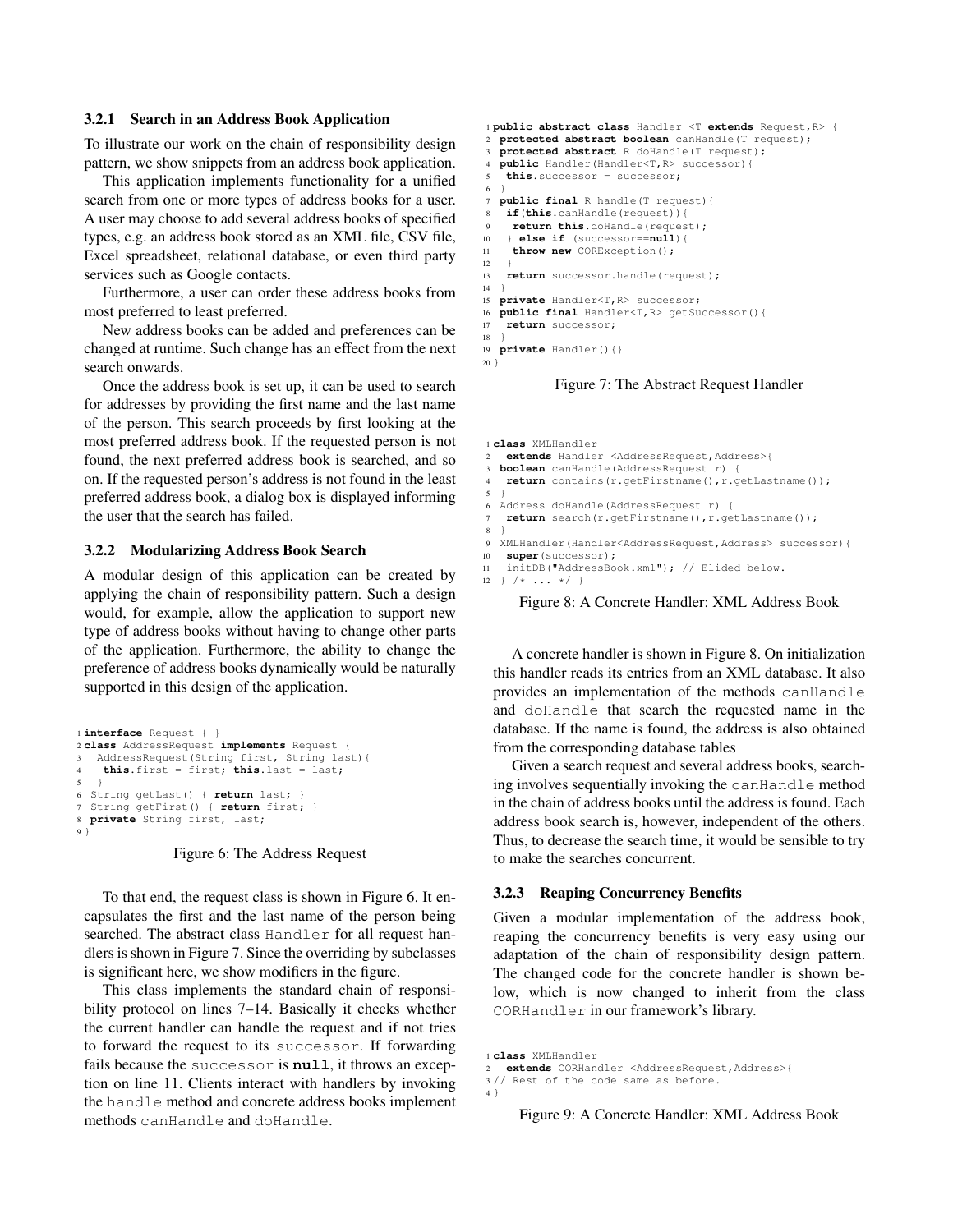The library class CORHandler is similar to the abstract request handler discussed above but it also takes advantage of the chain of responsibility protocol to expose potential concurrency. The method handle in this class traverses the chain of successors and creates a task for each handler in the chain. This task runs the canHandle method for that handler. This causes search tasks to run concurrently in our example. After these concurrent tasks are finished, the method doHandle is run with the first handler to return **true** as the receiver object. If canHandle method for no handler returns **true** an exception is thrown as specified by the chain of responsibility protocol.

The library class CORHandler does use locks behind the scene, however, the application code remains free of any explicit concurrency constructs. Furthermore, no modification is necessary for clients and minimal modification is necessary for the handler classes. Thus, for the chain of responsibility pattern, applying our adapted version to improve modularity of an application results in concomitant concurrency in that application. For this pattern, modularity and concurrency goals appear to be synergistic.

## 3.3 Observer Design Pattern

The observer pattern improves modularity of such concerns (*observers*) that are coupled to another set of concerns (*subjects*) due to the fact that the functionality specified by observers happens in response to state changes in subjects. The intention of this pattern is to decouple subjects from observers so that they can evolve independently.

A typical use of the observer pattern relies on creating an abstraction "event" to represent state changes in subjects. Subjects explicitly announce events. Observers register with subjects to receive event notifications. Upon a state change, a subject implicitly invokes registered observers without depending on their names.

## 3.3.1 Value Computation in a Chess Application

Our example for this section (snippets shown in Figures 10 and 11) is an application that assists human players in a game of chess. It provides a model for the board (Board concern), a view for displaying the current board position and for allowing users to make and undo a chess move (BoardUI concern). A requirement for this application is to compute and show the value of each move (Value concern). This value is computed using a min-max algorithm. This algorithm computes value of a move by searching the game tree up to a given depth.

The value concern is not central to the Board concern or BoardUI concerns. Thus, it would be sensible to decouple the implementation of the value concern from the Board and BoardUI concerns. This would, for example, allow other methods of computing the value of a move to be added to the application or for the implementation of the value concern to be reused in other games. This decoupling is achieved using the observer design pattern.

## 3.3.2 Modularizing Value Computation

The BoardUI concern in this example is implemented by the class Chess in this implementation. To decouple the Value concern and other similar observers, this class declares and explicitly announces an abstract event "PieceMoved".

```
1 class Chess extends BoardUI implements MouseListener{
  2 void announcePieceMoved(Board b, Move m){
   for(PieceMovedListener l : pmlisteners){
    1.notify(b, m);
   5 }
6 }
7 //other irrelevant code elided.
8 }
9 public interface PieceMovedListener {
10 void notify(Board b, Move m);
11 }
```
Figure 10: Listener Interface and Subject Chess Board.

As shown in Figure 10 the subject class Chess maintains a list of observers (pmlisteners). All of these observers implement the interface PieceMovedListener shown on lines 9-11. This interface provides a single method notify with the changing board model (b) and move (m) as parameters. An event is announced by calling the method announcePieceMoved (lines 2-6), which iterates over the list of registered observers and notifies them of the event occurence by calling the method notify (line 4).

```
1 public class MinMax extends PieceMovedListener {
2 public MinMax(int d) { this.depth = d; }
  private int depth = 0;
4 void notify(Board bOrig, Move m) {
5 Board bNew = bOrig.getBoardWithMove(m);
6 Piece p = bOrig.getPieceAt(m.getSource());
7 boolean wMoved = p.isWhite();
8 int val = minmax(bNew, wMoved, depth);
9 }
11 private int minmax(Board bOrig, boolean wMoved, int d){
12 if(d==0) return computeValue(bOrig,wMoved);
13 List<Board> nextLevel = nextBoards(bOrig,wMoved);
14 int \text{ val} = 0;
15 for(Board bNext: nextLevel)
16 val += (-1 * \text{minmax}(\text{bNext}, \text{!wMoved}, d-1));<br>17 return val:
   return val;
18 }
19 // Other methods elided.
20 }
```
Figure 11: Sequential Min-max Computation.

As shown in Figure 11 the min-max algorithm is implemented as an observer. The method notify of this class creates a new board with this move on line 5, computes whether the white player moved on lines 6 and 7, and calls the recursive method minmax to compute this move's value.

The modularity advantages of the observer design pattern are clear in this example. The BoardUI concern modeled by the class Chess is not coupled with the Value concern modeled by the class MinMax, which improves its reusability. Furthermore, class MinMax is also independent of the UI class Chess, which allows other potential implementations of the BoardUI concern to be used in the application without affecting the implementation of the Value concern.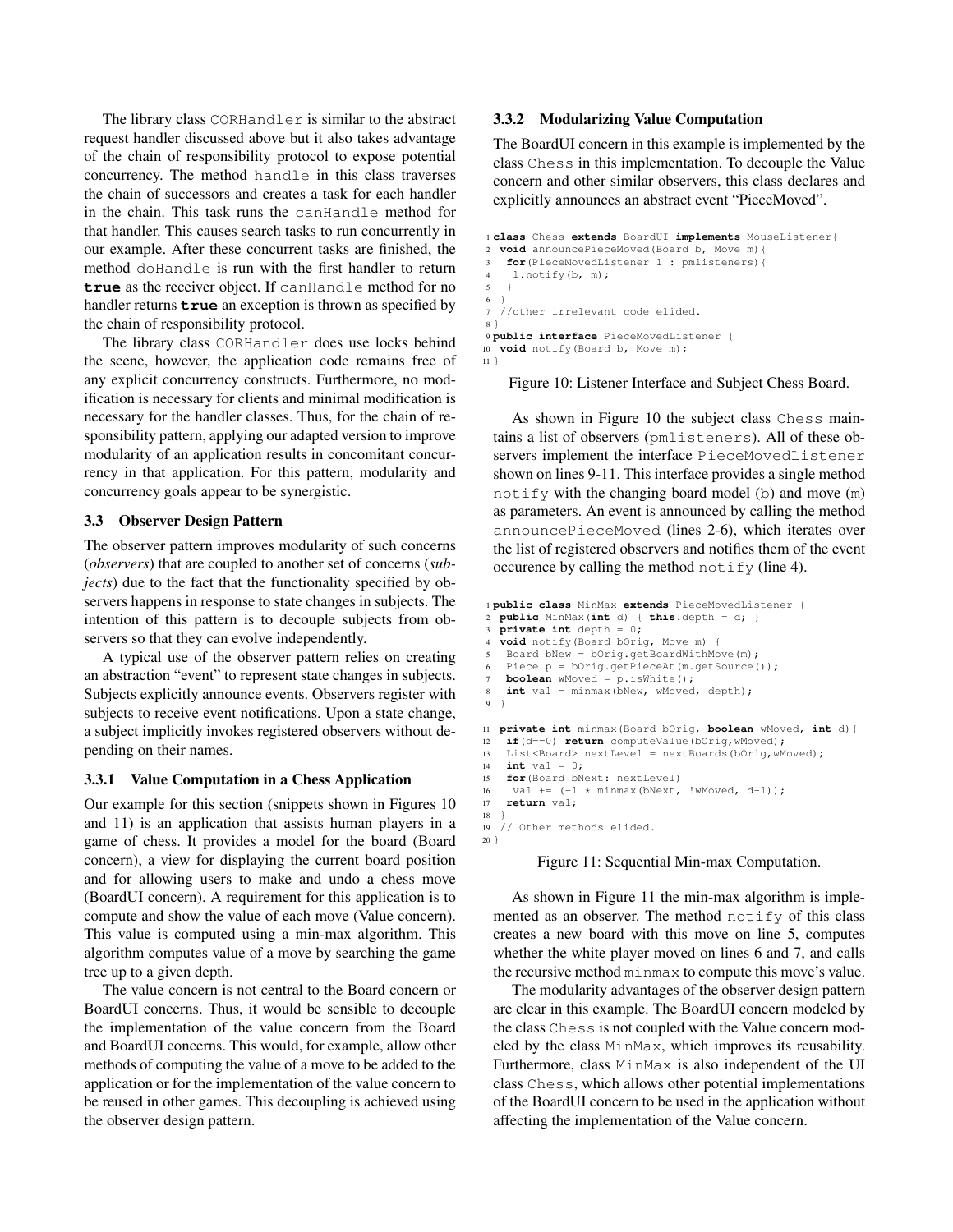A problem with this implementation strategy is that computation of the min-max value is computationally intensive. Thus, in the implementation above the depth of the min-max game tree affects the responsiveness of the chess UI.

## 3.3.3 Reaping Concurrency Benefits

Fortunately this problem can be easily addressed with our concurrent adaptation of the observer pattern as we show below. In the concurrent version of the observer pattern, the listener interface is implemented as shown in Figure 12.

```
1 public abstract class PieceMovedListener
2 extends ConcurrentObserver<PieceMovedListener.Context> {
   public class Context
    4 public Context(final Board b, final Move m) {
     this.b = b.close();
     this.m = m.close();
7 }
    8 protected Board b;
    protected Move m;
10\,11 void notify(Board b, Move m){ notify(new Context(b,m)); }
12 }
```


Unlike its sequential counterpart, this interface inherits from a library class ConcurrentObserver that we have provided to encapsulate the concurrency concern. The class ConcurrentObserver takes a generic argument. This argument defines the context available at the event and it defines the type of argument for an abstract method notify that class ConcurrentObserver provides. The PieceMovedListener declares an inner class on lines 22-29, which encapsulates the changing board and the move. This class is used as the generic parameter for the library class ConcurrentObserver.

The method notify on line 11 in Figure 12 calls a method of the same name defined in the library class. This library method enqueues this observer as a task and returns.

```
1 public class MinMax extends PieceMovedListener {
2 public MinMax(int d) { this.depth = d; }
  3 private int depth = 0;
  4 void subNotify(Context c) {
   5 Board b = c.ps.getBoardWithMove(c.m);
   Piece p = c.p.s.getPieceAt(c.m.getSource());
   boolean wMoved = p.isWhite();
   int val = minmax(b, wMoved, depth);
\overline{9}10 /* minmax method same as before. */
```
#### Figure 13: Concurrent Min-max Computation.

The implementation of observers only changes slightly. This change is in the signature of the method notify, which must be renamed to subNotify as shown on line 4 in Figure 13. The only argument to this method is a Context as declared in Figure 12. So in the body of this method, arguments must be explicitly accessed from the fields of the argument  $\circ$  (on lines 5 and 6).

The implementation of subjects remain unaffected. For example, the concurrent version of the class Chess is the same as in Figure 10.

To summarize, the class ConcurrentObserver in our framework allows developers that are modularizing their object-oriented software using the observer pattern to make execution of all observers concurrent. The use of our framework does not require any changes in subjects and only minor modifications in observers. Furthermore, developers do not have to write any code dealing with thread creation and synchronization. Rather they should simply ensure that subjects and observers remain decoupled.

#### 3.3.4 Applicability

In descriptions of the observer pattern, two implementations are common, the *push* model and the *pull* model. In the former, the subject state is passed to the observer with the notify method. In the latter, the observer must query the subject regarding the change in state. The concurrent version we describe is only applicable to the push model. It should not be used in cases where the observers call back into the subject. Moreover, developers must ensure that the context (subject state) passed to the observers is not modified, or else that (as in the preceding example) the data in the context object are properly cloned before notification. The use of this adaptation of the pattern also assumes that observers are independent of one another.

#### 3.4 Abstract Factory Design Pattern

The Abstract Factory pattern uses an interface for creating a family of related objects, called products, that are themselves described as interfaces. At runtime, a system binds a concrete implementation of a factory to create concrete instances of the products. The primary benefit is to decouple the system from the details of specifying which products are created and how they are created; new behavior can be introduced by instantiating a different concrete factory that produces a possibly different family of concrete products.

## 3.4.1 Image Carousel Using a Sequential Factory

The example for this section is an application that displays a carousel (a scrollable sequence) of images obtained by applying a fixed set of possible convolution transformations to a given source image. Thus, the transformed images are the products produced by the factory. Figure 14 shows the interfaces for the abstract factory ImageToolkit and the product TransformedImage.

On starting the application, a concrete implementation of ImageToolkit is created and bound to the instance variable factory. The handler for a "Load" button then executes a sequence as shown in Figure 15.

#### 3.4.2 Image Carousel Using a Concurrent Factory

If the creation is computationally expensive, it makes sense to create products asynchronously. One reasonably clean way to do this is to explicitly create a task for submission to an executor, which is an abstraction of a thread pool, and then use the returned Future as a handle for the product to be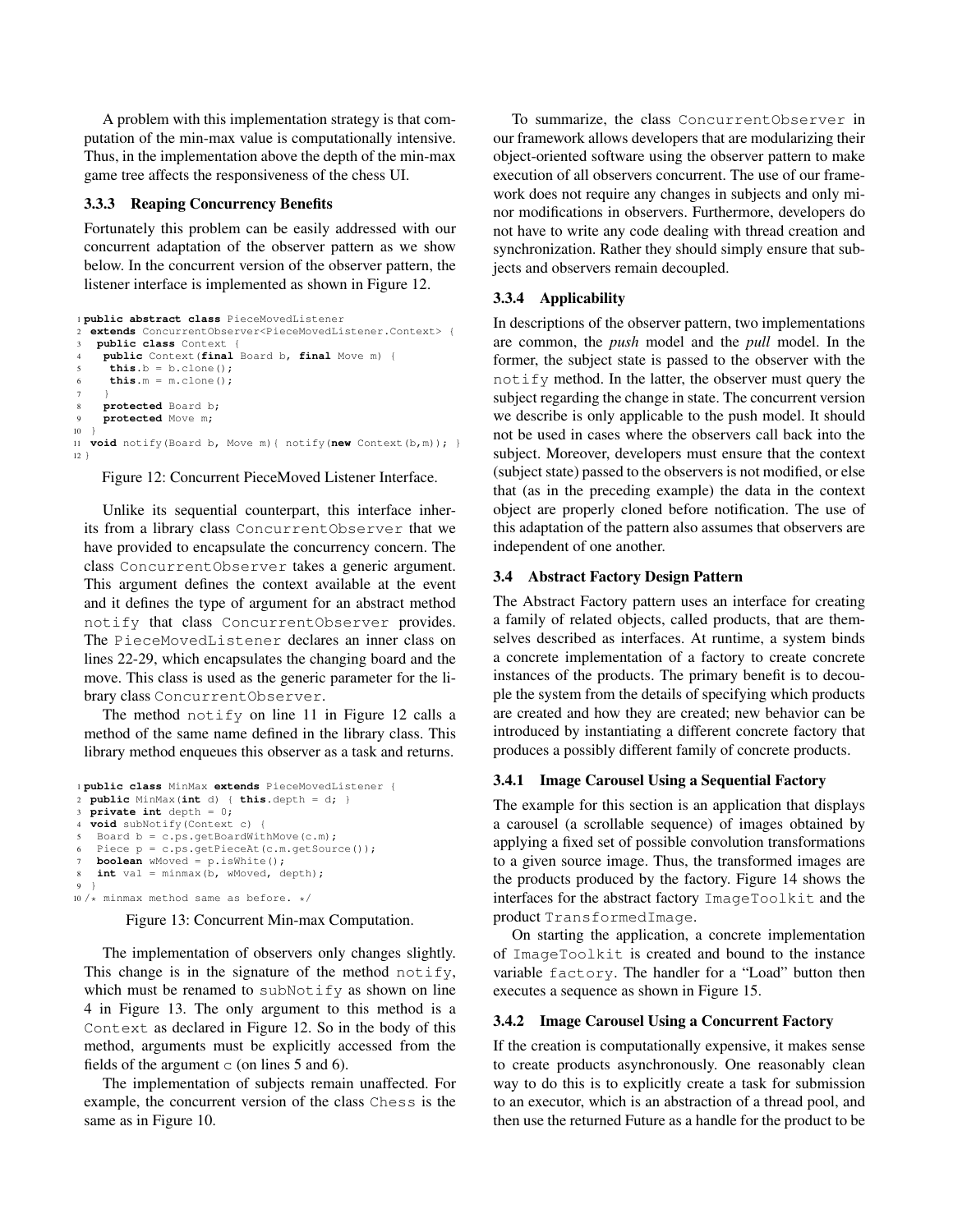```
1 // Abstract factory for transformed images
2 public interface ImageToolkit {
   3 TransformedImage createEmbossedImage(BufferedImage src);
   TransformedImage createBrightImage(BufferedImage src);
  TransformedImage createBlurredImage(BufferedImage src);
   // other examples omitted
7 }
8 // Products produced by the factory
9 public interface TransformedImage {
10 BufferedImage getImage();
11 BufferedImage getThumbnail();
12 }
```


```
1 private ImageToolkit factory =
2 new ConcreteConvolutedImageFactory();
3 ...
4 ImageCarousel carousel = new ImageCarousel();
5 carousel.addImage(factory.createEmbossedImage(src));
6 carousel.addImage(factory.createBrightImage(src));
7 carousel.addImage(factory.createBlurredImage(src));
```
Figure 15: Using the Concrete Factory.

created. An example is shown in Figure 16 (in this example, as in those that follow, we omit the handling of exceptions that may be thrown by the  $qet()$  method).

```
1 ExecutorService executor =
2 Executors.newFixedThreadPool(1);
3 //...
4 Callable<TransformedImage> c =
     5 new Callable<TransformedImage>{
  6 public TransformedImage call() {
     7 return factory.createEmbossedImage(image);
8 }
9 };
10 Future<TransformedImage> future = executor.submit(c);
11 // possibly do other work
12 TransformedImage result = future.get();
13 carousel.addImage(result);
```
Figure 16: Creating Products Using Explicit Tasks.

The strategy shown in Figure 16 is as elegant as one can expect using standard libraries, yet still requires significant modification to the client code. In addition, the potential concurrency benefit is only realized if the developer for the client code remembers to place the invocation of  $qet()$  just prior to the first use of the product, since it is the call to get() that potentially blocks.

We instead provide a utility that generates an *asynchronous wrapper* for the factory itself.

The AsyncFactory uses the class token for the factory interface, along with the desired concrete factory implementation, to generate the following:

- 1. An implementation of a proxy class for each product interface. The proxy encapsulates a Future representing an instance of the concrete product to which each method call is delegated.
- 2. An implementation of the abstract factory interface, each method of which returns a proxy for the appropriate prod-

uct and initiates execution of the encapsulated Future to create the product instance.

The proxy object implements the product interface and can be used by the client as usual, with one difference in behavior: the first time a method is invoked on it, the method may block if creation of the underlying concrete product is not yet complete. The pseudo code for the proxy object is as shown in Figure 17.

```
1 class _AsyncProxy_TransformedImage
2 implements TransformedImage {
3 private FutureTask<TransformedImage> task;
   4 public _AsyncProxy_TransformedImage(
       final ImageToolkit factory,
       Executor executor,
7 final BufferedImage image) {
8 Callable<TransformedImage> c =
9 new Callable<TransformedImage>() {
10 public TransformedImage call() {
11 return factory.createEmbossedImage(image);
12 }
13 };
14 executor.submit(c);
15 }
16 public BufferedImage getThumbnail() {
17 TransformedImage result = task.get();
18 return result.getThumbnail();
19 }
20 public BufferedImage getImage() {
21 TransformedImage result = task.get();
22 return result.getImage();
23 }
24 }
```
Figure 17: Example of Proxy for Concrete Product.

This autogenerated class essentially facilitates implicit synchronization without requiring modifications in client code. In practice, we generate code that encourages just-in-time (JIT) compiler to inline methods such as getThumbnail in Figure 17 that significantly reduces the overhead of this indirection.

The main advantage of this scheme is that no changes to the client code are required except for the creation of the factory. In this case, line 1 of Figure 15 would be replaced by the call shown in Figure 18. A second benefit is that the proxy for the concrete product is obtained immediately without blocking. The get () method of the Future is only invoked upon the first attempt to call a method on the proxy.

<sup>1</sup> **private** ImageToolkit factory = <sup>2</sup> AsyncFactory.createAsyncFactory(ImageToolkit.**class**, new ConcreteConvolutedImageFactory());

Figure 18: Creating the Asynchronous Factory.

To summarize, the class AsyncFactory in our framework allows developers that are modularizing their objectoriented software using the factory pattern to make product creation concurrent. The use of our framework does not require any changes in the code for abstract or concrete factory and only minor modifications to the clients that use this factory. Furthermore, developers do not have to write any code dealing with thread creating and synchronization. Thus for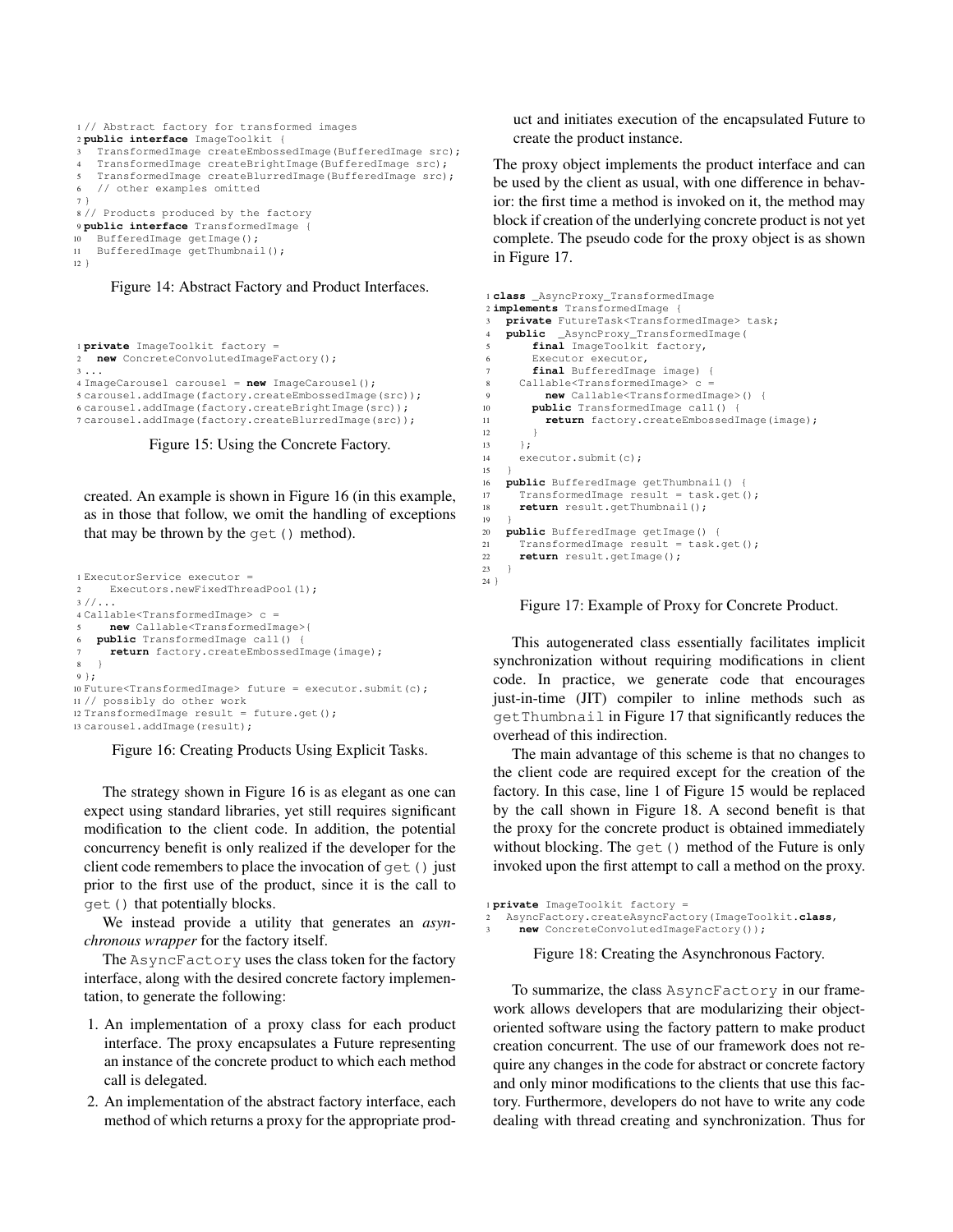this pattern as well our framework enables synergy between modularity and concurrency goals.

## 3.4.3 Applicability

Arguments passed in to the factory methods must not be modified. Creational patterns such as Abstract Factory are good targets for introducing concurrency, since newly created objects are generally not sharing state.

## 3.5 Composite Pattern

The Composite pattern is used to represent hierarchical structures in such a way that individual elements of the structure and compositions of elements can be treated uniformly. Both individual and composite elements implement a common interface representing one or more operations on the structure. A client can invoke one of the operations without knowledge of whether an object is an individual or composite element.

Operations on composites typically involve traversing the subtree rooted at some element to gather information about the structure. The value at a node often depends on the values computed from child nodes but generally not on the values of sibling nodes, a fact which suggests an opportunity for concurrency.

In this example we discuss an adaptation of the Composite pattern that supports concurrent traversals using the forkjoin framework.

## 3.5.1 A File Hierarchy as a Sequential Composite

A simple and familiar composite structure is a file system; the individual elements are files and the composite elements are directories. An example of such a structure is shown in Figure 19.

Performing an operation on the structure involves a recursive traversal such as the getTotalSize() method in Figure 20.

## 3.5.2 A File Hierarchy as a Concurrent Composite

To adapt the file hierarchy structure for concurrent operations we let the element types extend the generic library class ConcurrentComponent from our framework. This class implements the general mechanism for adding and removing children along with the method operation() shown in Figure 21, where Result and Arg are generic type parameters representing a result type and argument type for the operation. The operation() method initiates the concurrent traversal by creating the initial task and submitting it to the ForkJoinPool for execution.

Application-specific behavior is added by implementing the abstract methods shown in Figure 21. In particular, the sequentialOperation method represents the actual operation to be performed on leaf nodes, and the combine method determines how the results of performing the operation on child nodes are assembled into a result for the parent node.

```
1 // Interface for all elements
2 interface FileSystemComponent{
3 // An operation on the structure
   int sizeOperation();
6 // Child-related methods
    7 void add(FileSystemComponent component);
8 void remove(FileSystemComponent component);
9 FileSystemComponent getChild(int i);
   int getChildCount();
11 }
13 // Composite element
14 class Directory implements FileSystemComponent{
15 protected List<FileSystemComponent> children = ...
17 // Directories have size 0
18 public int sizeOperation() { return 0; }
20 // Methods for adding and removing
21 // children, etc., not shown
22 }
24 // Leaf element
25 class File implements FileSystemComponent {
26 protected int size;
28 public int sizeOperation() { return size; }
29 // Other methods not shown
30 }
```


```
1 int getTotalSize(FileSystemComponent c){
2 int size = c.sizeOperation();
for (int i = 0; i < c, getChildCount(); i^{++}}{
4 size += getTotalSize(c.getChild(i));
5 }
6 return size;
7 }
```
Figure 20: Recursive Traversal of Composite Structure.

The ConcurrentComponentTask class is a subtype of RecursiveTask from the fork-join framework. The key method is compute(), which is executed in the forkjoin thread pool and returns a result via the join() method. For leaf nodes, the compute() method simply returns the value of sequentialOperation. For composite nodes, a new ConcurrentComponentTask is created for each child, and the results are assembled using the combine() method when they become available. The major details of the compute() method are shown in Figure 22.

## 3.5.3 Applicability

The operation to be performed on the structure must be side-effect free, since the actual order in which nodes are visited is not deterministic. It follows that the argument to the operation() must not be modified. However, the *result* can enforce any desired ordering on the results obtained from child nodes, since child tasks always complete before the execution of the combine() method.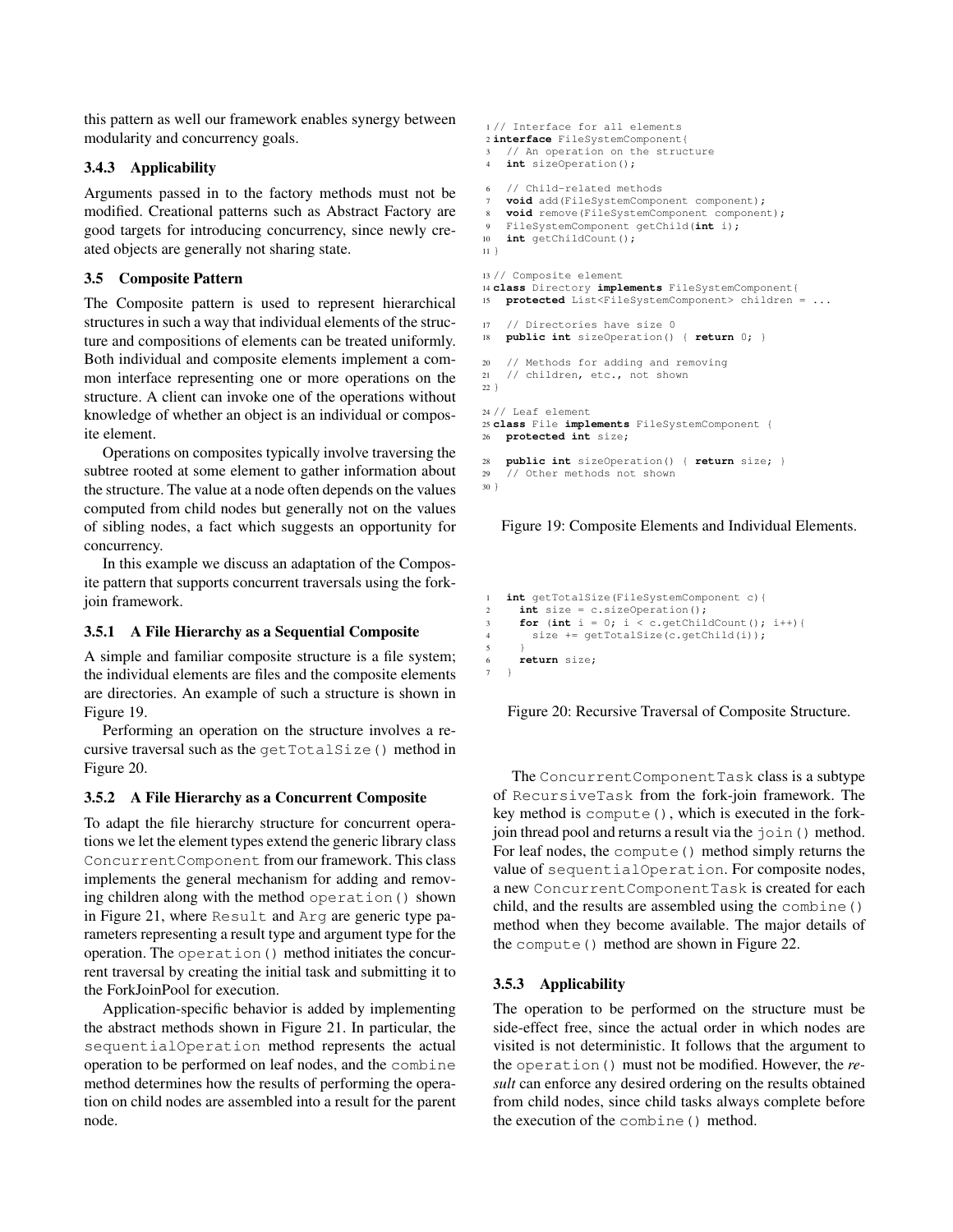| <b>Design Pattern</b>          | <b>Modularized</b><br><b>Concurrency Concern</b> | <b>Reusable</b><br>Pattern | <b>Impact</b><br>on Client Code                   | <b>Impact</b><br>on Component Code                 |  |  |  |
|--------------------------------|--------------------------------------------------|----------------------------|---------------------------------------------------|----------------------------------------------------|--|--|--|
|                                |                                                  |                            |                                                   |                                                    |  |  |  |
| <b>Creational Patterns</b>     |                                                  |                            |                                                   |                                                    |  |  |  |
| <b>Abstract factory</b>        |                                                  |                            | Must wrap concrete factory instance.              | None                                               |  |  |  |
| <b>Builder</b>                 |                                                  |                            | Must wrap builder instance.                       | None                                               |  |  |  |
| <b>Factory</b> method          |                                                  |                            | Must wrap factory instance.                       | None                                               |  |  |  |
| Prototype                      |                                                  |                            | Must wrap prototype instance.                     | None                                               |  |  |  |
| <b>Singleton</b>               | $\times$                                         | $\times$                   | N/A                                               | N/A                                                |  |  |  |
| <b>Structural Patterns</b>     |                                                  |                            |                                                   |                                                    |  |  |  |
| Adapter                        |                                                  |                            | Must wrap adapter instance.                       | None.                                              |  |  |  |
| <b>Bridge</b>                  | $\times$                                         | $\times$                   | N/A                                               | N/A                                                |  |  |  |
| Composite                      |                                                  |                            | None                                              | Composite must extend library class.               |  |  |  |
| <b>Decorator</b>               |                                                  |                            | None                                              | Decorator must extend library class.               |  |  |  |
| Facade                         |                                                  |                            | Must wrap facade instance                         | None                                               |  |  |  |
| <b>Flyweight</b>               | $\times$                                         | $\times$                   | N/A                                               | N/A                                                |  |  |  |
| <b>Proxy</b>                   |                                                  |                            | Clients must wrap proxy instance.                 | None                                               |  |  |  |
| <b>Behavioral Patterns</b>     |                                                  |                            |                                                   |                                                    |  |  |  |
| <b>Chain of responsibility</b> |                                                  |                            | None                                              | Handlers must extend library class.                |  |  |  |
| Command                        |                                                  |                            | None                                              | Command must extend library class.                 |  |  |  |
| <b>Interpreter</b>             |                                                  | $\times$                   | None                                              | Concrete interpreter must extend library class.    |  |  |  |
| <b>Iterator</b>                |                                                  |                            | Clients must provide iterative code in a closure. | None.                                              |  |  |  |
| <b>Mediator</b>                |                                                  | $\times$                   | No impact on colleagues.                          | Mediator abstract class must extend library class. |  |  |  |
| <b>Memento</b>                 | $\times$                                         | $\times$                   | N/A                                               | N/A                                                |  |  |  |
| <b>Observer</b>                |                                                  |                            | No impact on subjects.                            | Observer abstract class must extend library class. |  |  |  |
| <b>State</b>                   | $\times$                                         | $\times$                   | N/A                                               | N/A                                                |  |  |  |
| <b>Strategy</b>                |                                                  |                            | Must wrap strategy instance.                      | None                                               |  |  |  |
| <b>Visitor</b>                 |                                                  | $\times$                   | None                                              | Concrete visitor must extend library class.        |  |  |  |
| <b>Template method</b>         |                                                  |                            | Must wrap template method instance.               | None                                               |  |  |  |

Figure 23: An Analysis of the Impact of Concurrent Design Pattern Framework on Program Code.

```
1 public abstract class ConcurrentComponent <Arg,Result>{
   3 private static ForkJoinPool pool = new ForkJoinPool();
    5 // Returns COMPOSITE or LEAF
   6 protected abstract ComponentType getKind();
    // Performs operation on a leaf
   9 protected abstract Result sequentialOperation(Arg args);
11 // Distributes args value for child nodes
12 protected abstract Arg[] split(Arg args);
14 // Assembles the results from child nodes
15 // into a result for the node
16 protected abstract Result combine(List<Result> results);
18 // Performs the operation on this structure
19 public Result operation(Arg args){
20 ConcurrentComponentTask<Arg,Result> task =
21 new ConcurrentComponentTask<Arg,Result>(this, args);<br>22 return pool.invoke(t):
     return pool.invoke(t);
23 }
25 // other details elided
26 }
                                                                  14 + i;15 }
                                                                 20 }
                                                                 22
```
Figure 21: Abstract Methods of the library class ConcurrentComponent.

#### 3.6 Analysis and Summary

So far we have shown that for several design patterns, our concurrent adaptation provides synergistic modularity and concurrency benefits. It is important to note, however, in the absence of programming language-based extensions and compilers most of the correctness guarantees are dependent upon developers strictly following our design rules for applying the concurrent adaptation of a pattern. For example,

```
1 protected Result compute(){
     if(component.getKind() == ComponentType.Leaf)
3 return component.sequentialOperation(args);
     Arg[] a = component.split(args);ConcurrentComponentTask<Arg,Result>[] tasks =
       new ConcurrentComponentTask[a.length];
     int i = 0;for (ConcurrentComponent<Arg, Result> c:
10 component.components){
11 tasks[i] =
12 new ConcurrentComponentTask<Arg, Result>(c, a[i]);
13 tasks[i].fork();
17 List<Result> results = new ArrayList<Result>();
18 for(ConcurrentComponentTask<Arg,Result> t : tasks){<br>19 results.add(t.ioin()):
       19 results.add(t.join());
21 return component.combine(results);
```
Figure 22: The compute method for the task.

for observers that are not orthogonal to subjects and that share state with subjects or with each other, use of the concurrent observer pattern may lead to data races. In complementary work, we have also explored a language-based solution to this problem [18]. However, developers unable to adopt new language features and those willing to follow our design rules carefully can still reap both modularity and concurrency benefits from our concurrent object-oriented pattern framework.

Figure 23 summarizes the concurrent pattern adaptations in our framework and their impact on components and clients. As indicated in Section 3.4, for the abstract fac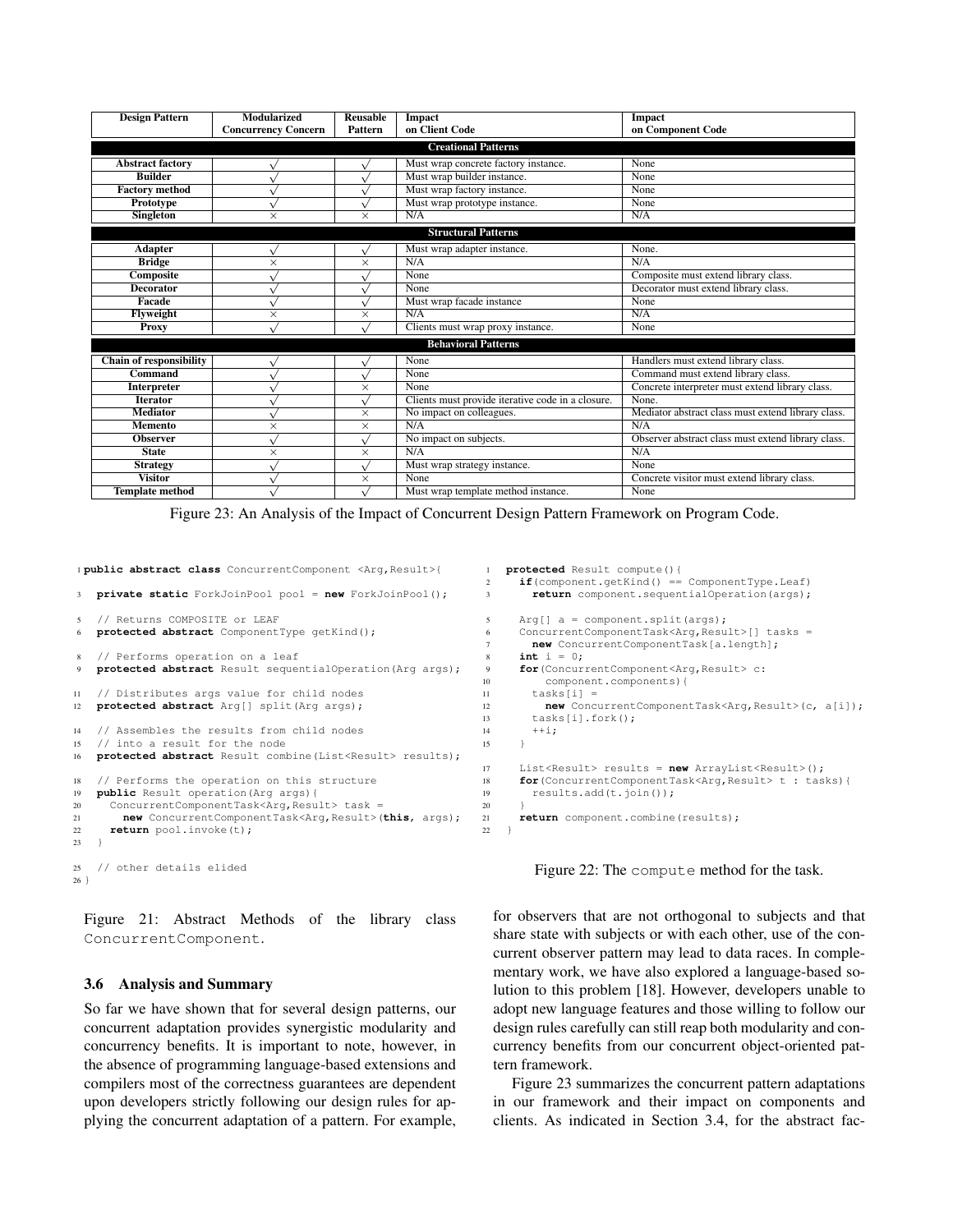tory pattern the only impact on client code is that at the point where the factory is instantiated, the factory must be wrapped by the AsyncFactory proxy class. No changes to the component itself are required. The concurrency concern is fully modularized in the library class, and the library class is fully reusable. These observations are summarized in the first line of Figure 23. For the other creational patterns —Builder, Factory method, and Prototype—the conclusions are similar; Template Method and Strategy are also implemented the same way.

In the case of the structural patterns, Adapter, Facade, and Proxy are similar to the creational patterns in that the only change required is that the client code use one of our framework library classes to wrap the instance of the pattern class. No changes are required for the component itself. For the Composite pattern, in order to use the framework library the composite implementation classes must extend ConcurrentComposite as described in Section 3.5. This change, however, is transparent to the client code. The case for the Decorator pattern is essentially the same.

In section 3.3 we described how the observer implementation class must extend our library class, but that otherwise there is no impact on subjects and minimal impact on observers (changing the name of one method). The same is true for the Chain of Responsibility, Command, Interpreter, Mediator, and Visitor patterns.

Note that for a few of the patterns, there is an "X" in the "Reusable Pattern" column even though the second column is checked. For the Interpreter pattern we cannot provide a reusable library because it is impossible to know *a priori* in which cases subtrees can be evaluated concurrently. For instance, in the sample code we have an interpreter for regular expressions; while alternation subexpressions can be evaluated concurrently, sequence subexpressions cannot. Similarly, for the Visitor pattern, the general scenario is that the methods of the visitor class correspond to the concrete types in the hierarchy to be visited, and the visitor may handle each concrete type differently. Therefore, our library class can be used as a guide and will be adequate for simple cases, but in most cases it will have to be tailored to the specific hierarchy.

## 4. Preliminary Evaluation

In this section, we describe our initial evaluation of the concurrent pattern framework. So far we have applied our framework to four real world applications: Writer2LaTeX, a utility for converting OpenOffice documents to LaTeX; Adaptive Archiver, a utility for selecting and performing the best compression strategy for an archive; Grader, a JUnit-based [11] automatic grading framework; and BiNA, a biomolecular network alignment toolkit [31].

For all of these applications, with fairly small and local changes we were able to expose implicit concurrency in their designs. For Writer2LaTeX we saw roughly 2X speedup using the implicitly concurrent Command pattern, and for Adaptive Archiver, we observed approximately 4X speedup using the implicitly concurrent Strategy pattern. In the remainder of this section we describe our efforts for Grader and BiNA in greater detail.

#### 4.1 Grader: JUnit-based Automated Grading

Grader is built around the JUnit framework [11] with facilities for assigning scores and generating feedback for programming assignments based on the number of unit tests the code base passes. The results are then assembled into a report for students. Grader significantly simplifies the task of tallying points and indicating areas where the code both succeeded and failed to perform as expected.

The main pattern that we applied to Grader was the Builder pattern. This pattern is generally useful for construction of multi-part objects. It allows construction algorithms for these parts to vary while providing clients a uniform interface to construct the multi-part object. In the GOF illustration of this pattern [12] there are three main roles: a *director* component that is responsible for managing the correct sequence of creation steps along with a *builder* interface that abstracts away from the details of *concrete builder* components.

#### 4.1.1 Sequential Grade Book Builder

The multi-part object constructed in this application is the grade report. It consists of sub-reports for groups of unit tests. The builder pattern plays a key role in this application as it allows tests that constitute the report to vary while providing a consistent way to compose test results into a final report for students. Relevant parts from this application are shown in Figure 24. We elide irrelevant details to focus on the usage of the builder pattern in this application.

```
2 public interface Grader { //Builder
   3 public GradeReport grade();
4 }
6 public class GraderSet { //Director
  7 private List<Grader> tests;
  // Other details elided.
9 public void go() {
10 GradeReport[] reports = new GradeReport[tests.size()];<br>11 for(int i = 0; i < reports.length; i++) {
   for (int i = 0; i < reports.length; i++) {
12 reports[i] = tests.get(i).grade();
13 }
14 // Other details elided ..
15 }
16 /* Other details elided. */ }
```
Figure 24: The Sequential Grade Report Builder

The interface Grader in Figure 24 plays the role of builder in this application and the class GraderSet plays the role of director. Concrete builder instances are contained in the list tests on line 7. The director iterates through the builders asking each to build its part of the grade report.

The main advantage of this design is that it allows instructors and teaching assistants to write tests that are concrete builders without having to modify the rest of the application.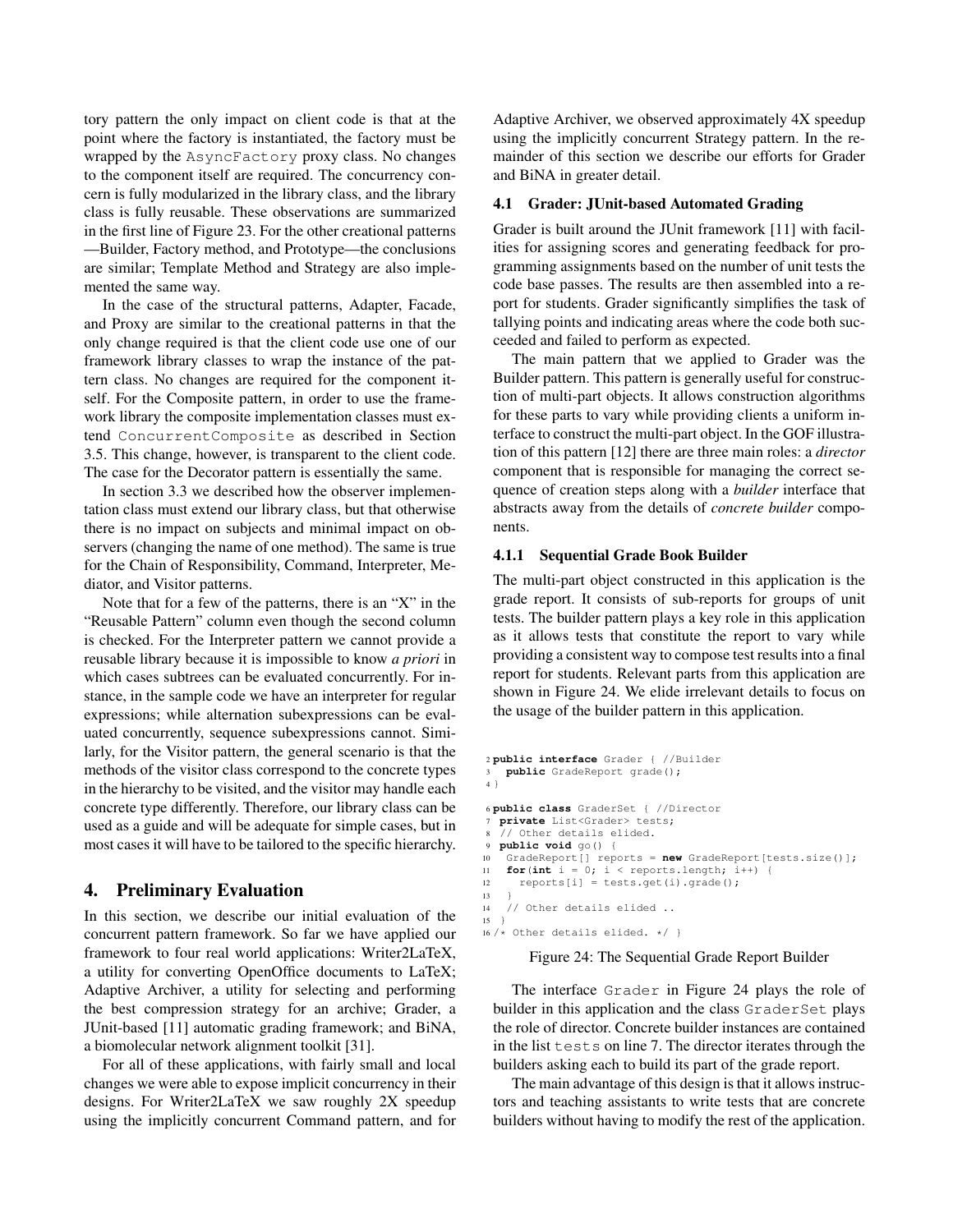#### 4.1.2 Implicitly Concurrent Grade Book Builder

Given a modular implementation of the grading functionality, reaping the concurrency benefits turned out to be very easy using our adaptation of the builder design pattern. Figure 25 highlights the only lines that changed for this adaptation in the entire application.



#### Figure 25: Implicitly Concurrent Grade Report Builder

We added line 1 to the interface declaration Grader, which uses Java annotations to declare that this interface plays the role of a builder in this application. This annotation is provided by our framework to mark roles that classes play in the design pattern implementation. As discussed in Section 3.1.2, this annotation causes two classes to be autogenerated at compile time, a proxy class of type GradeReport that encapsulates a future for the result, and an asynchronous builder class of type Grader. The proxy class is similar to the TransformedImage proxy discussed in Section 3.4 and the asynchronous builder class is similar to the autogenerated class for the asynchronous factory of Section 3.4 and to the template method example of Section 1.2.1.

We modified line 12 in Figure 24 to wrap the concrete builder instance returned by tests.get(i) inside an asynchronous builder instance. This is accomplished by using the createAsyncBuilder method provided by our framework. We then call the method grade as before, but now with the asynchronous builder instance as the receiver object (instead of the concrete builder instance).

The net effect of these changes is that on lines 12–13 in Figure 25, creation tasks for all reports are queued for asynchronous execution and can complete concurrently. This is unlike Figure 24, where creation of reports is sequential. Furthermore, besides these two lines other parts of this application remain the same; thus the impact of applying our implicitly concurrent builder pattern on client code is fairly minimal.

## 4.1.3 Performance Results

To analyze the benefits of these two lines of changes in the grading application, we compared the performance of the

enhanced version with the original sequential version. All experiments in this paper were run on a system with a total of 12 cores (two 6-core AMD Opteron 2431 chips) running Fedora GNU/Linux.



Figure 26: Observed Improvements for Grading Framework. For 12 cores implicitly concurrent version ran in ∼15% of the time taken by the original version (6X speedup).

Both the original and the enhanced version of the grading framework computed 12 identical grade reports. These results are presented in Figure 26. The performance benefits in this case were almost as good as could be expected. Increasing the number of threads used consistently improved the runtime roughly in keeping with the 1/x curve. It should however be noted that there are plateaus in the runtimes which can be easily explained. The concurrency in the program is achieved by building different reports concurrently. Since there were 12 identical reports in the benchmark, these were spread over the different threads. Significant drops can be seen at 2, 3, 4, 6, 12 threads. These are the even multiples of 12. Unless the number of threads divides 12 evenly, the best expected runtime is that achieved by the previous even multiple (because of unbalanced load on threads).

## 4.1.4 Summary

To summarize, for the JUnit-based grading application, we observed that exploiting the builder design pattern to expose potential concurrency shows significant scalability benefits. For this application, adaptation efforts were minimal – a total of two lines were changed. However, in general we do expect these costs and performance gains to vary substantially based on the application.

#### 4.2 Biomolecular Network Alignment Toolkit (BiNA)

The Biomolecular Network Alignment (BiNA) Toolkit is a framework for studying biological systems at the molecularlevel such as genes, proteins and metabolites [31, pp.345]. For these systems, of particular interest to molecular biologists is their interaction patterns. In practice, multiple versions of interaction patterns can be observed between molecular participants based on observation conditions. BiNA is used to compare and align these interaction patterns among large number of molecular participants.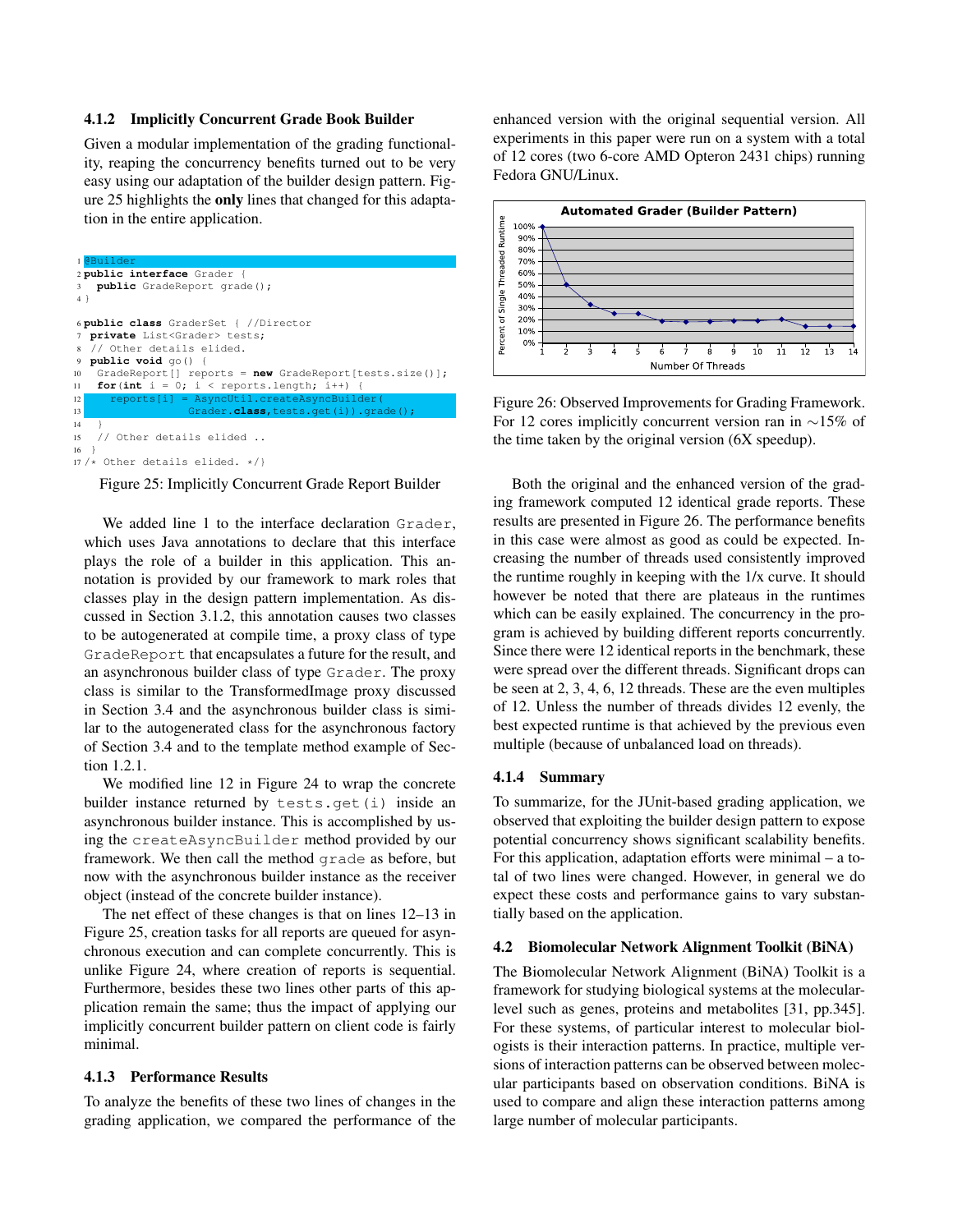Unlike the examples and applications discussed so far, the original implementation of BiNA used explicitly created threads. Thus, our challenge was to match or exceed the performance of the explicitly tuned concurrent version of BiNA.

## 4.2.1 Application of Pattern Framework

We first removed explicit threading from BiNA's original implementation to create a sequential version of BiNA. We then used two design patterns in BiNA: abstract factory and iterator. BiNA constructs a network of interaction patterns based on input files before computing alignment of these networks. Based on our inspection, construction of these network objects appeared to be an expensive operation and thus a good candidate for an asynchronous factory. We also modified two existing applications of the iterator pattern to use our implicitly concurrent versions.

## 4.2.2 Performance Results

To analyze the benefits of these changes in BiNA, we compared the performance of the enhanced version with the original concurrent version. All experiments in this paper were run on a system with a total of 12 cores (two 6-core AMD Opteron 2431 chips) running Fedora GNU/Linux. For this multicore CPU, the original version of BiNA performed best when we set the total number of threads to 12.



Figure 27: Observed Improvements for BiNA over manually-tuned concurrent version by Towfic *et al.* [31].

Alignments were computed using data for six different protein-protein interaction networks (mouse, human, fly, and yeast) using both the original and the enhanced versions of BiNA. The comparative results are presented in Figure 27. Depending on the data, we observed improvements of 8.5% to 34.5% over the manually-tuned concurrent version of BiNA.

## 4.2.3 Summary

For BiNA we observed that exploiting the abstract factory pattern and the iterator design pattern to expose potential concurrency showed scalability benefits. The adaptation effort was also fairly small.

## 5. Conclusion and Future Work

With increasing emphasis on multiple cores in computer architectures, improving scalability of general-purpose programs requires finding potential concurrency in their design. Existing proposals to expose potential concurrency rely on explicit concurrent programming language features. Programs created with such language features are hard to reason about and building correct software systems in their presence is difficult [22, 28].

In this work, we presented a concurrent design pattern framework as a solution to both of these problems. Our solution attempts to unify program design for modularity with program design for concurrency. Our framework exploits design decoupling between components achieved by a programmer using GOF design patterns to expose potential concurrency between these components.

We have studied all 23 GOF design patterns and found that for 18 patterns, synergy between modularity goals and concurrency goals is achievable. Since these design patterns are widely used in object-oriented software, we expect our results to be similarly widely applicable.

Our framework relies on Java's existing type system and libraries to enforce concurrency and synchronization discipline behind the scenes. We have had much success with this approach; however, completely enforcing usage policies such that resulting programs are free of data races and deadlocks, and have a guaranteed sequential semantics, doesn't appear to be possible with the library-based solution that we propose in this work. In a synergistic work, we are also exploring novel language features and type systems [18] that allows sound determination of these properties. We expect this work to inform the design of such language features.

Based on our current efforts, we have come to an understanding that a sophisticated runtime system as a backend will be necessary to completely abstract from the concurrency concern. For example, performance evaluation of several patterns suggest the need to support load-balancing in our framework. Similarly all pattern implementations can benefit from better support for race detection and avoidance as well as a cost-benefit analysis to determine applicability. We plan to continue to investigate these issues. Finally, we would like to apply our concurrent design pattern framework to larger case studies to gain insights into problems that might arise due to scale.

## Acknowledgments

This work was supported in part by the US National Science Foundation under grant CCF-08-46059. We are thankful to